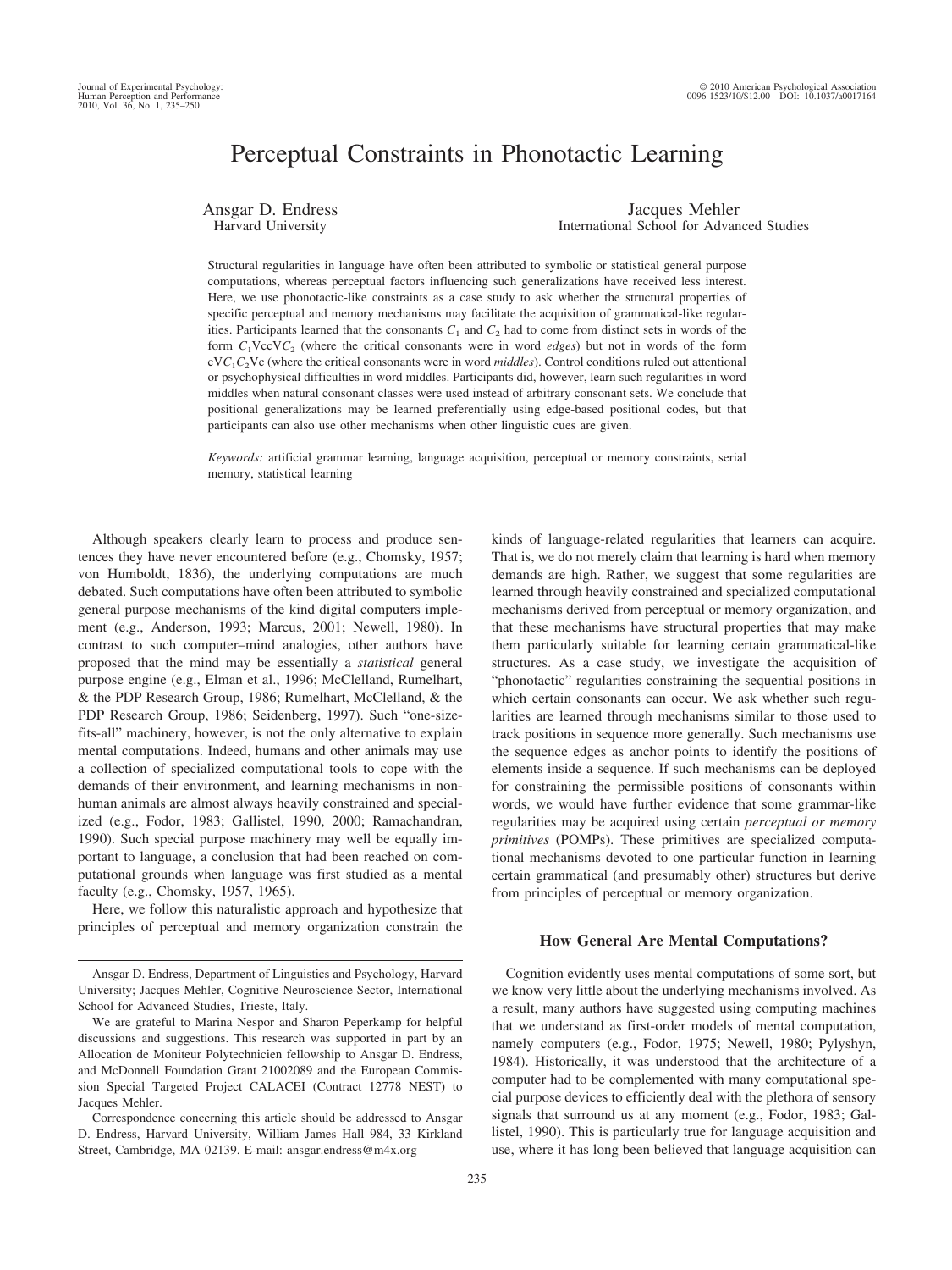be explained only through special purpose computational devices (e.g., Chomsky, 1957, 1965).

In recent years, however, computers have been raised to psychologically valid models of mental computation. For instance, Marcus (2001) proposed that "registers are central to human cognition [as to digital computers]" (p. 55), and discussed how neurons could implement registers (pp. 55–58). Registers are small amounts of computer memory that hold values that can be accessed by operations. If mental computation involves the manipulation of mental symbols, one would probably need some form of memory to hold the representations such that they can be manipulated (e.g., Gallistel, 2000; Pylyshyn, 1984). According to Marcus, for example, this may work essentially like in a digital computer.

In an influential test of such views, Marcus, Vijayan, Rao, and Vishton (1999) showed that young infants can learn the structures AAB, ABA, and ABB. The infants were familiarized with "sentences" such as *le-di-di*, *wi-we-we*, and recognized the underlying structure during the test phase, when it was carried by *new* syllables. Marcus et al. concluded that "infants [extracted] abstract algebra-like rules that represent relationships between placeholders (variables), such as 'the first item X is the same as the third item Y'" (p. 79), which is essentially how a computer would process such structures.

Computers, however, are not the only generic architecture that has been proposed to account for many aspects of mental computation. Another example is provided by statistical computations. One prominent form of statistical learning might be used for, among other purposes, learning words from fluent speech (e.g., Aslin, Saffran, & Newport, 1998; Saffran, Aslin, & Newport, 1996), melodies from tone sequences (Saffran, Johnson, Aslin, & Newport, 1999), configurations from visual scenes (Fiser & Aslin, 2002), and syntactic dependencies (e.g., Saffran, 2001; Thompson & Newport, 2007); although these authors have acknowledged that many other cues contribute to learning in these domains, it seems nevertheless that a single, generic statistical learning mechanism may be instrumental for a wide array of learning situation.

However, it is well known that even the most typical examples of statistical learning— classical and operant conditioning—are not readily described by "one-size-fits-all" mechanisms; rather, they are heavily constrained and specialized. For instance, rats easily learn to associate tastes with visceral sickness and external events (such as lights) with pain; however, the reverse associations are extremely hard to obtain (Garcia, Hankins, & Rusiniak, 1974). Likewise, food-caching corvids outperform non–food-caching corvids on spatial operant conditioning tasks, but not on nonspatial operant conditioning tasks (e.g., Olson, Kamil, Balda, & Nims, 1995). It is thus not the case that they are good at "associative learning" in general; rather, they appear to have specialized spatial memory skills that non–food-caching species lack.

There is no experimental evidence for generic, computer-like learning abilities either. For example, whereas Marcus et al. (1999) suggested that infants may learn repetition-based structures such as AAB and ABB by representing sequential positions as variables, and discovering relations among such variables, Endress, Dehaene-Lambertz, and Mehler (2007) showed that such repetition-based structures are much easier to learn than other simple structures, and argued that these results are problematic for both statistical and symbolic general purpose mechanisms. They suggested that such structures are extracted using a specialized mechanism devoted just to detecting repetitions (or identity relations), even when the repetitions are implemented by different tokens. More generally, they suggested that humans (and presumably other animals) are equipped with a toolbox of highly specialized computational mechanisms that may allow learners to acquire certain generalizations (such as repetition-based structures) particularly easily. They further argued that such mechanisms may often derive from preexisting perceptual or memory mechanisms. We call such mechanisms *perceptual or memory primitives* (POMPs). Before giving more a precise definition of such primitives, however, we give examples of important perceptual constraints in language acquisition that would not qualify as POMPs.

#### **Perceptual or Memory Primitives**

It has long been recognized that perceptual factors are important for language acquisition (e.g., Gleitman & Wanner, 1982; Morgan & Demuth, 1996; Slobin, 1973, 1985). For example, grammatical morphemes in salient positions are acquired earlier than morphemes that do not appear in such positions (e.g., Hsieh, Leonard, & Swanson, 1999; Johnston, 1991; Peters & Strömqvist, 1996). Likewise, grammatical constructions such as the use of auxiliaries or root infinitives are more prominent in the productions by children if the corresponding constituents appear in salient positions in their parents' productions (e.g., Furrow, Nelson, & Benedict, 1979; Gleitman, Newport, & Gleitman, 1984; Newport, Gleitman, & Gleitman, 1977; Wijnen, Kempen, & Gillis, 2001).

These results have in common that perceptual factors enhance the learning of regularities that are unrelated to the perceptual factors themselves. For instance, placing auxiliaries in salient positions facilitates their acquisition. The reason why auxiliary constructions can be acquired at all, however, is that children have a mechanism that lets them acquire such constructions. The perceptual advantage for auxiliaries in salient positions thus does not explain why such constructions can be acquired in the first place; rather, it just modulates the ease with which other learning mechanisms can operate. $<sup>1</sup>$ </sup>

The situation for POMPs is different. For example, repetitionbased structures are particularly easy to learn because we have a "repetition detector." That is, repetitions are salient because learners are equipped with the appropriate POMP that can detect such relations. In other words, the existence of this POMP determines what kinds of structures can be acquired particularly easily, and does not simply modulate how well structures can be learned that are processed through other mechanisms. More generally, we suggest that the language faculty may have recycled computational mechanisms that are used for specific purposes in perception and memory. This is not to say that language can be acquired through

<sup>&</sup>lt;sup>1</sup> The same conclusion applies to suggestions that children's reduced working memory capacity explains why children are much better at language acquisition than adults (Newport, 1990). In fact, this view makes the prediction that all structures should be equally easy to learn as long as they fit a learner's memory span. Here, in contrast, we attempt to investigate why some classes of structures are easier to learn than others on the basis of specific memory *mechanisms*.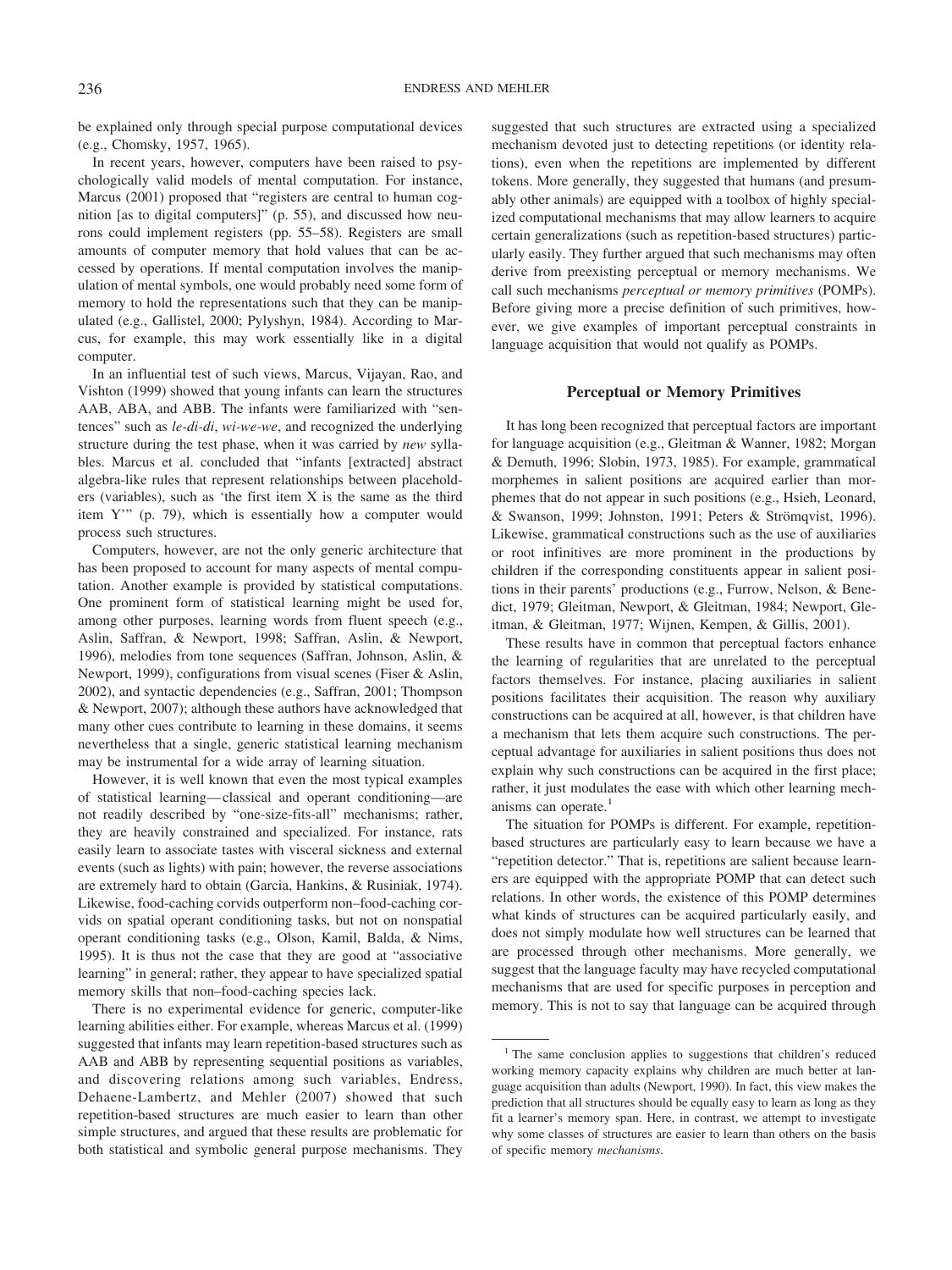"domain-general" mechanisms (whatever these may be); rather, we suggest that certain specific aspects of grammatical structure may take the form they take because the language faculty could rely on phylogenetically preexisting POMPs that could be adopted for grammatical purposes.

The use of phylogenetically preexisting abilities for the purposes of communication has been observed for other species' vocalizations. For example, in certain frog species, males emit a vocalization that females find particularly attractive; however, females were receptive to this vocalization even *before* males evolved the capacity to produce it (as can be shown through playback experiments; see, e.g., Ryan, 1998; Ryan, Phelps, & Rand, 2001). Hence, the preexisting perceptual abilities of females shaped the vocal repertoire of males in subsequent species, as males gained more reproductive success by evolving production capacities that exploited the females' perceptual sensitivities. In the case of POMPs, we suggest that the language faculty made use of certain kinds of structures because preexisting perceptual and memory abilities made it particularly easy to learn these structures, just as it was advantageous for male frogs to exploit the females' preexisting sensory capacities. After these preexisting abilities were used by the language faculty, they may have been deployed in the service of domain-specific, in particular linguistic, computations.

A POMP that is particularly relevant to the current research concerns the types of *positional* regularities that humans can extract. Take inflectional morphology as an example. In English, for instance, the regular past tense is formed by adding the /-ed/ morpheme to the *end* of words. This is by no means an idiosyncratic property of English: In most languages, when morphemes such as the /-ed/ suffix are added to words, these are, with a few exceptions, added either at the beginning or at the end of a word (e.g., Greenberg, 1957; Julien, 2002). The same generalization holds for, say, stress assignment. Stress is either word-initial (as in English), word-final (as in French), or falls on another syllable that is counted from one of the word edges (as in Italian, where stress generally falls on the second syllable from the last); no language places stress on positions that are not defined relative to the edges (e.g., Halle & Vergnaud, 1987; Hayes, 1995).

More generally, the following generalization seems to hold (we give more examples in the General Discussion): Regularities in natural languages that appeal to the positions of items inside constituents of various kinds tend to be defined relative to the edges of these constituents (Endress, Nespor, & Mehler, 2009). We suggest that it is possible to make sense of this generalization if language learners use a POMP for these grammatical purposes that allows them to encode the positions of items. Specifically, much research on short-term memory has shown that memory for positions of elements in sequences exhibits the same constraints as natural languages: Sequential positions seem to be encoded relative to the sequence edges (see below for more details). Hence, if the same kind of POMP is used for remembering the positions of items in a sequence and for the grammatical purposes mentioned above, one can explain why most positional regularities in natural languages are defined relative to the edges of some constituents.

To see this point, it is important to distinguish between memory for items and memory for positions. The two seem to be at least partially independent. For instance, a common performance error in recall experiments is to recall an item in its correct position but in another sequence than the one where it originally appeared. Apparently, items can get linked to sequential positions in a way that is independent of any particular sequence; in other words, items can get marked for the abstract positions in which they appear (e.g., Conrad, 1960; Hicks, Hakes, & Young, 1966; Schulz, 1955). Moreover, participants learn much more reliably that items occur in edge positions than in nonedge positions (e.g., Conrad, 1960; Henson, 1998, 1999; Hicks et al., 1966; Ng & Maybery, 2002; Schulz, 1955). Accordingly, most contemporary models of positional codes in sequences assume, in some form or another, that only edges have proper positional codes, and that internal positions are encoded relative to the sequences edges (e.g., Henson, 1998; Hitch, Burgess, Towse, & Culpin, 1996; Ng & Maybery, 2002). Although the specific implementations vary widely, all models conceptually have in common that they incorporate special edge codes to which items get linked. (We call these codes special because they may exist only for edges but not for other positions.) In Henson's (1998) model, for instance, the activity of a "start" marker decreases during a sequence, whereas the activity of an "end" marker increases; their relative strengths indicate the position of an item in that sequence. This allows edge positions to be encoded very accurately, but nonedge positions would be encoded less well. If language uses a similar, edge-based mechanism to encode positions, one would expect linguistic regularities to involve predominantly items in edge positions of constituents rather than items in other positions, and, as mentioned above, this is exactly what is found across the world's languages.

Note that such a view of sequential positions constrains in important ways just how variable-like positions can be. Recall that Marcus et al. (1999) suggested that positions act as variables, and that infants have a way of discovering relations among such variables. However, if only edges have proper positional codes, then only edge positions (and maybe positions close enough to the edges) can act in a variable-like way. In line with this view, even adult learners generalize structures defined by the positions of repetitions much better when the repetitions are located in sequence edges as opposed to other positions (Endress, Scholl, & Mehler, 2005). Hence, also in the case of repetition-based structures, edges seem to be the only positions that can be encoded reliably. This is not to say that edges are not symbolic representations, but, in contrast to approaches that treat all positions as formally equivalent variables, only the representations of edges but not of other positions act as a variable-like slot.

In sum, the POMPs investigated here may be used for linguistic purposes, but may have originated in other perceptual or memory systems, and may then have come to be recycled for linguistic purposes. This view is roughly in line with Hauser, Chomsky, and Fitch's (2002) proposal that only some computations used by the language faculty are truly language-specific, and that others can also be found in other domains. Once this "computational recycling" of the preexisting capacities took place, the POMPs may not be limited to purely "perceptual" computations and may be used for more abstract computations than what they were originally used for; the underlying computational mechanisms may nevertheless be similar.

Another way to look at POMPs is to consider them as Gestaltlike computational principles. As such, they are largely descrip-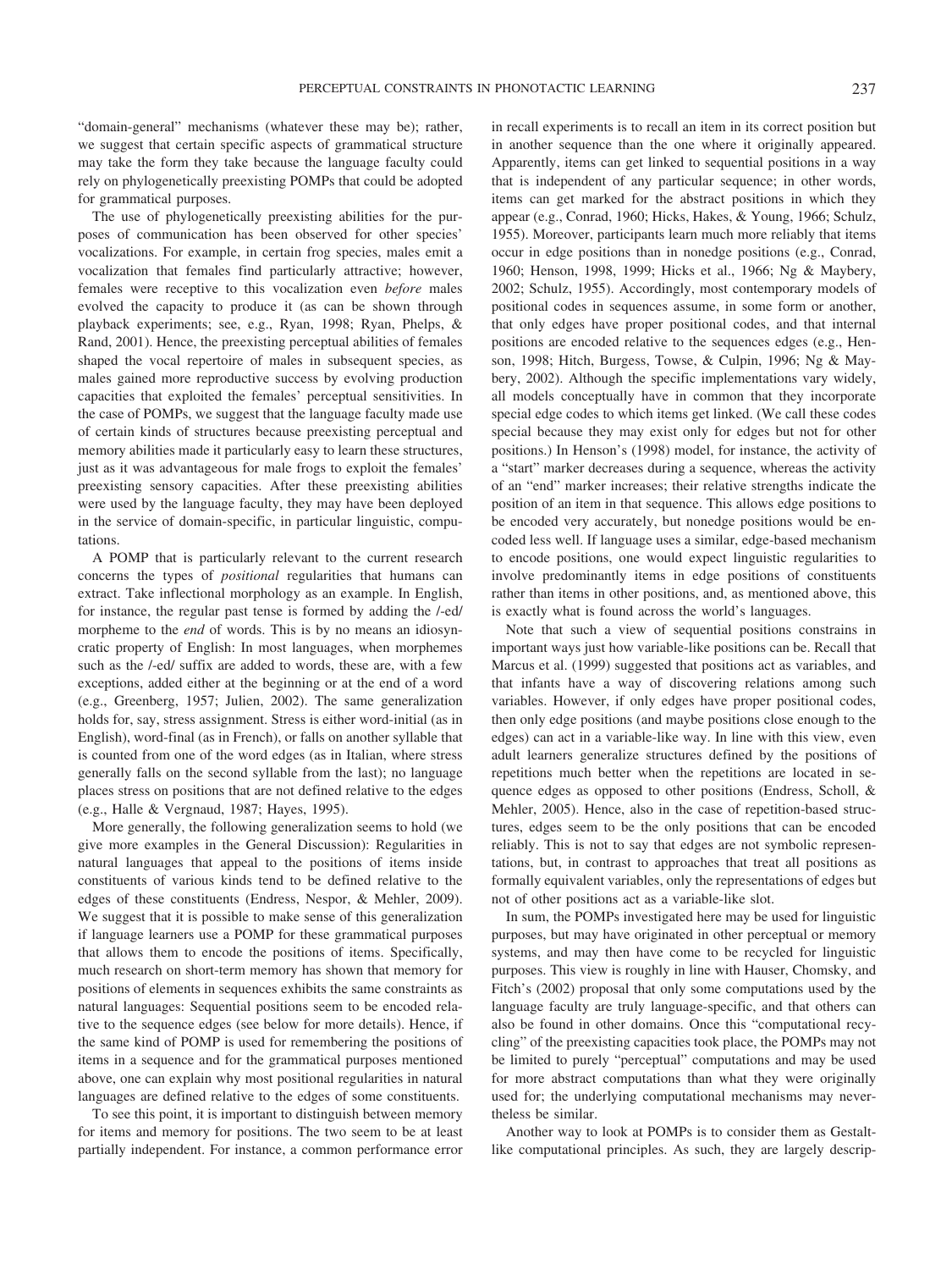tive, and do not explain *why* the Gestalt principles take the form they take. This, however, is a general problem when describing the behavior of organisms: *Ultimate* explanations (i.e., the selective pressures that make a behavior advantageous) are not necessarily identical to *proximate* explanations (i.e., the mechanisms that enable an organism to exhibit a behavior). Here, we are concerned exclusively with the proximate reasons for which certain regularities can be learned more easily than others. Certain classes of regularities may be particularly easy to learn (and particularly prominent) because the relevant computational mechanisms could be recycled from other domains, even though we may never find an ultimate explanation for these mechanisms.

#### **Phonotactic Constraints**

In the experiments presented here, we attempted to provide another case study for the importance of edges in regularities that seem more relevant to natural languages than those studied previously. Specifically, we asked whether edge-based, positional codes may be important also for the acquisition of *phonotactic* constraints.

The phonotactic constraints of a language determine the permissible phoneme sequences. These constraints differ across languages. For example, whereas words in languages such as Croatian and Polish can have long consonant clusters, languages such as Japanese do not admit any consonant clusters (except  $N + Con$ sonant). Moreover, when Japanese speakers are presented with new words containing consonant clusters, they perceive (illusory) "filler" vowels between the consonants (e.g., Dupoux, Kakehi, Hirose, Pallier, & Mehler, 1999; Dupoux, Pallier, Kakehi, & Mehler, 2001); for example, when presented with the nonword *ebzo*, they perceive the nonword *ebuzo*. Phonotactic constraints thus influence profoundly how speech sounds are perceived.

Human infants and adults can learn phonotactic-like regularities from very limited exposure (Chambers, Onishi, & Fisher, 2003; Onishi, Chambers, & Fisher, 2002; Saffran & Thiessen, 2003). In the experiments of Chambers et al. (2003), for example, participants were presented with consonant–vowel– consonant (CVC) words, and had to learn that the consonants from one set could occur only in word onsets and the consonants from another set only in word offsets. The sets were arbitrary and do not play any role in natural languages. For example, they had to learn that the consonants in set {b, k, m, t, f} had to occur in onsets and the consonants in set  $\{p, g, n, t, f\}$ , s} in offsets.

These results can be explained in different ways. Like the syllables in the experiments of Marcus et al. (1999), the phoneme positions could have been represented as a sequence of variables *XYZ* that can be filled with members of the consonant classes occurring in each of the positions (for example,  $X \in \{b, k, m, t,$ f}). Although these authors did not argue for such a general interpretation, we focus here on the nature and generality of the underlying computations, and thus start from the hypothesis outlined above. We thus asked what kinds of mechanisms participants use when they have to generalize the permissible positions of items (such as the consonants in our and the previous experiments).

In CVC words, participants could have learned that words could start and end with certain consonants. In other words, the crucial consonants were in the word edges (i.e., onsets and offsets). As mentioned above, there is ample evidence from the memory literature that it is much easier to remember that items occurred in edge positions than in other positions because only edges (but not other positions) may have proper positional codes. As participants have to generalize in our (and the previous) experiments the permissible positions of consonants, they may thus learn such constraints better in edge positions than in other positions. In contrast, if participants were endowed with a general monolithic symbol-manipulation mechanism, any position should be as good as any other because the positions would be precisely the variables among which relations should be discovered. Participants thus should learn such constraints regardless of whether the corresponding consonants are located in edge positions or not.

#### **The Current Experiments**

To explore whether participants can learn phonotactic regularities regardless of the position within words in which they appear, or whether the generalizations depend on the critical consonants being in edge positions, we asked whether participants would learn that the consonants  $C_1$  and  $C_2$  had to belong to distinct consonant sets not only in items of the form  $C_1$ VccV $C_2$  (with the critical consonants in edge positions; Experiment 1A) but also in  $cVC<sub>1</sub>C<sub>2</sub>Vc$  items (with the critical consonants in middle positions; Experiment 1B); small *c*s are filler consonants without any particular constraints.

To anticipate our results, participants learned the phonotactic constraints when the critical consonants were in the word edges, but not when they were in word middles. In Experiment 2, we asked whether participants would generalize similar constraints also in middles when the critical consonants came from natural consonant classes (such as stops and fricatives), as opposed to the arbitrary consonant sets used in Experiments 1A and 1B. Finally, Experiments 3A and 3B asked whether the participants' failure to learn the word-medial phonotactic constraints was due to problems processing word-medial consonants. In these experiments, participants had to *discriminate* words that differed either in their edge consonants or in their middle consonants. If difficulties in generalizing word-medial constraints resulted from difficulties in processing word-medial consonants, participants should be impaired also when discriminating words that differ only in their medial consonants.

### **Experiment 1A: Phonotactic Constraints in Word Edges**

#### **Materials and Method**

The design of Experiment 1A is shown in Figure 1. Participants heard words of the form  $C_1$ VccV $C_2$ . Participants in Group 1 had to learn that  $C_1$  had to be a member of the class  $\{k, t, f\}$  (Set 1) and that  $C_2$  had to be a member of the class  $\{s, \int, p\}$  (Set 2). The classes were interchanged for Group 2. All clusters that can be formed by these sets are legal in French in both directions, do not resyllabify in intervocalic positions (Dell, 1995), and do not undergo voicing assimilations.

The other consonants could be *l*, ʁ, or *n* (the "filler set"); each consonant could occur only once in each word. All clusters that can be formed with the filler consonants are legal in French, do not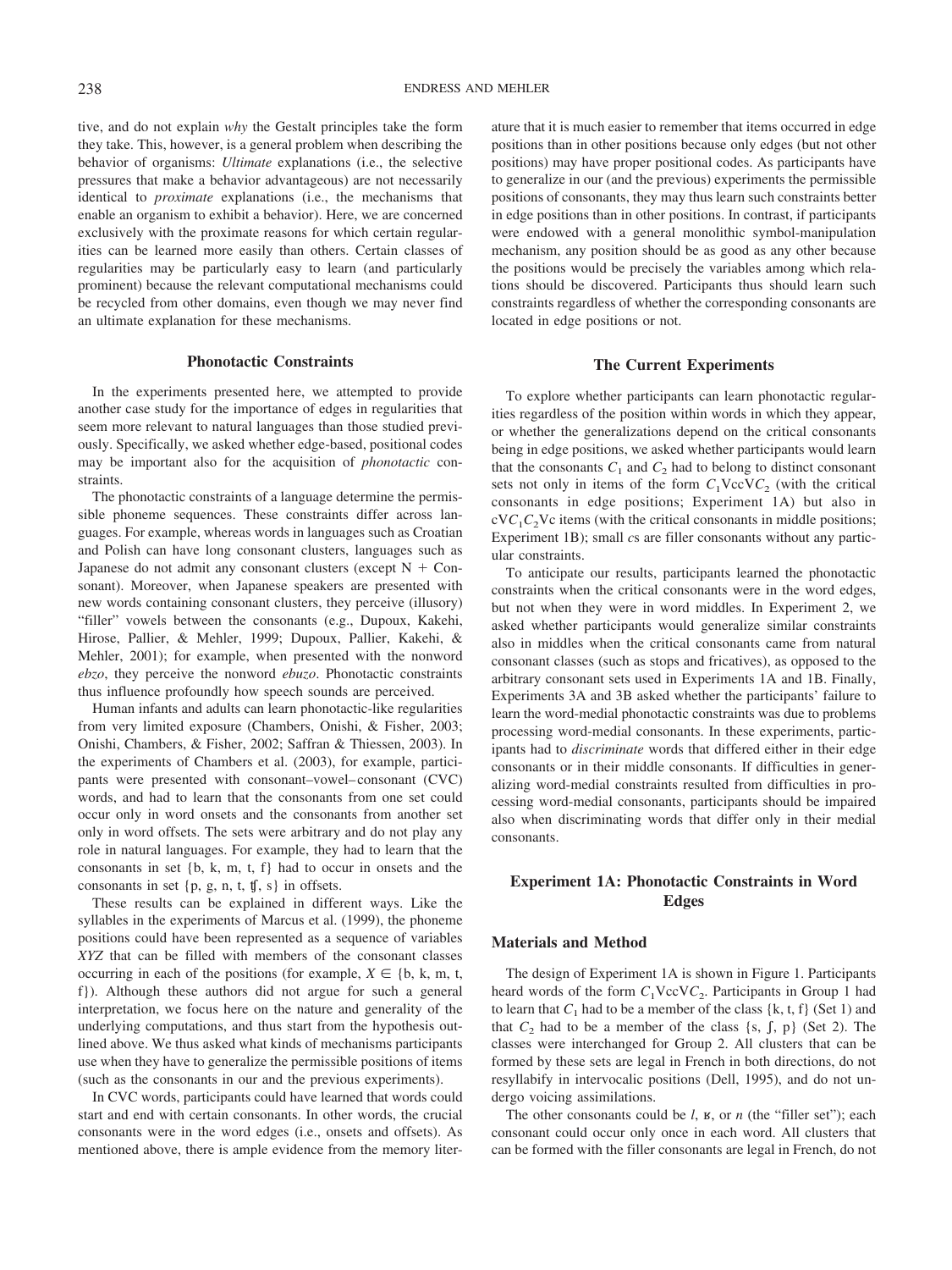

*Figure 1.* Paradigm of Experiment 1A. (a) With the two sets of three consonants  $\{k, t, f\}$  and  $\{s, f, p\}$ , one can form nine consonant combinations. Of these nine combinations, six were used for familiarization (black phonemes, see b) and three were reserved for test (gray underlined phonemes, see c). (b) During familiarization, the six consonant combinations were used as "word frames"; the word middles were filled with six different VCCV fillers (e.g., *alRi*), yielding 36 familiarization words. (c) During testing, participants had to choose between words that used the consonant frames that had not been used during familiarization and words in which the consonant frame was inverted. The word middles were filled with the same fillers as during familiarization except that the order of the vowels was inverted. The role of legal items and foils was counterbalanced across participants.

resyllabify in intervocalic positions, and do not undergo voicing assimilations.

We call the consonants in the word edges the *frame* and the word-medial consonants the *cluster*. Sets 1 and 2 yield nine frames and the filler set six clusters (excluding repeated consonants). Six frames were selected for familiarization and three for test (f . . . s,  $k \ldots$   $\int$ , and  $t \ldots p$ , and their inversions). All clusters (which, being word-internal, were irrelevant for the generalizations) were used during both familiarization and the test.

We used two vowels that were presented in different orders during familiarization and during test: Familiarization words had the form  $C_1/a$ /cc/i/ $C_2$ , and (legal) test items the form  $C_1/i$ /cc/a/ $C_2$ , yielding 36 familiarization words and 18 legal words during testing. All words were synthesized using the *fr2* voice of MBROLA (Dutoit, Pagel, Pierret, Bataille, & van der Vreken, 1996), and presented over headphones. Participants were tested individually using a PERL/Tk script.

Participants. Sixteen native speakers of French (12 women, mean age  $= 27.2$  years, range  $= 19-45$  years) took part in the experiment. In all experiments, participants were randomly assigned to either group such that "legal" test items for one group were foils for the other group and vice versa.

**Familiarization.** Participants were informed that they would hear Martian words. They were instructed to listen to how these words sounded, and were informed that they would have to judge afterwards whether new words sounded like Martian words. Participants were then presented once with all 36 familiarization words in random order. The list of familiarization items is given in Appendix A.

**Test.** Before the test, phase participants were informed that they would hear word pairs, and were instructed to choose the word they thought to be a Martian word.

Participants were then presented with word pairs. One word was like a familiarization word except that (a) the three frames reserved for the test were used and (b) the vowel [*i*] was followed by [*a*] (see Figure 1). We inverted the vowels to make sure that we used new syllables and phoneme combinations during testing.

The second word of a pair was identical to the first one except that the frame consonants were inverted; legal items for Group 1 were thus foils for Group 2 and vice versa. For Group 1, for example, /**f**iRla**s**/ was a legal test item, and /**s**iRla**f**/ was a foil. Each of the 18 test pairs was presented twice with different word orders. The list of test pairs is given in Appendix B.

#### **Results and Discussion**

As shown in Figure 2, participants generalized the phonotactic constraints to new frames (percentage of correct responses:  $M =$  $65.8\%, SD = 15.6$ ,  $t(15) = 4.04$ ,  $p = .001$ , Cohen's  $d = 1.0, 95\%$  $CI = [57.47, 74.13]$ . (Statistical tests are two-tailed throughout this article; *t* tests are reported with respect to a chance level of 50%.) There was no difference between the groups to which participants were assigned,  $F(1, 14) = 0.4$ ,  $p = .524$ , *ns*. In other words, participants tracked which consonants could occur word-initially and word-finally, respectively.





*Figure 2.* Results of Experiments 1A and 1B. Dots represent averages of individual participants, diamonds represent sample averages, and the dotted line represents the chance level of 50%. Participants learned that the consonants  $C_1$  and  $C_2$  had to be from distinct classes in words of the form  $C_1$ VccV $C_2$  (where the critical consonants are located in edge positions; Experiment 1A) but not in words of the form  $cVC<sub>1</sub>C<sub>2</sub>VC$  (where the critical consonants are located in word middles; Experiment 1B).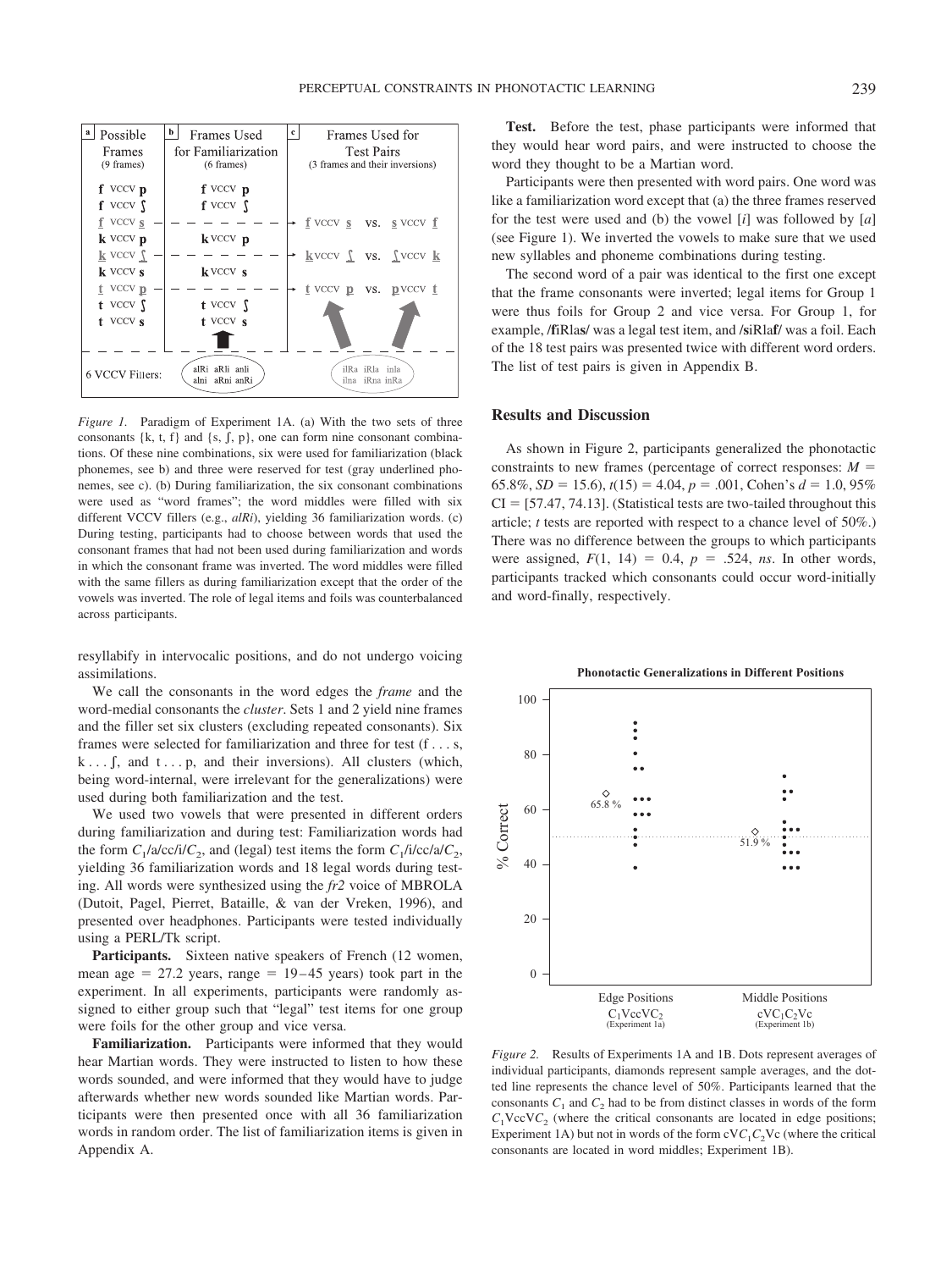#### **Experiment 1B: Word-Medial Phonotactic Constraints**

#### **Materials and Method**

Experiment 1B was like Experiment 1A except that the roles of the frames and the clusters were interchanged. Participants had to learn constraints on word-medial clusters, whereas the word frames were irrelevant to the generalizations; they had to learn that  $C_1$  and  $C_2$  had to belong to distinct classes in words of the form  $c/a/C_1C_2/i/c$ . Importantly, the consonants in the word-medial clusters always belonged to different syllables and never resyllabified; as in Experiment 1A, the constraints thus involved single consonants. Sixteen native speakers of French (six women, mean age  $=$ 21.3 years, range  $= 18-25$  years) took part in the experiment. The resulting familiarization items and test pairs are listed in Appendices C and D, respectively.

#### **Results and Discussion**

As shown in Figure 2, most participants failed to generalize the phonotactic constraints to new clusters  $(M = 51.9\%, SD = 10.7)$ ,  $t(15) = 0.7, p = .485$ , Cohen's  $d = 0.18, 95\%$  CI = [46.2, 57.6], *ns*. There was no difference between the groups to which participants were assigned,  $F(1, 14) = 0.5$ ,  $p = .493$ , *ns*. Participants in Experiment 1A performed better than participants in Experiment 1B,  $F(1, 30) = 8.6$ ,  $p < .007$ ,  $\eta^2 = .223$ .

Participants generalized the phonotactic-like constraints with the critical consonants in edge positions but not with the critical consonants in word middles. These results fit well with the view that sequential positions are encoded relative to the sequence edges (e.g., Henson, 1998; Hitch et al., 1996; Ng & Maybery, 2002); if so, it should be easier to remember which consonants can occur in word edges than to remember which consonants can occur in word middles. As such models are usually tested on sequences of individuated items (e.g., words or letters), they should thus apply more to the entire sequence of familiarization words than to the phonemes within a word. However, our results suggest that the encoding of positions within words may also be similarly constrained: Phonemic positions may be encoded relative to the word edges.

In contrast, our results are inconsistent with the view that all phoneme positions act as formally equivalent *positional variables*, that is, like registers in a digital computer. If they did, an operation that can be applied to one variable should also be applicable to the other variables; the generalizations, in contrast, were observed only with one set of "variables," namely, in edges but not in middles.

It should be noted that our results do not imply that relations among adjacent consonants are harder to learn than relations among nonadjacent consonants. Indeed, in words of the form CVCCVC, the two middle consonants are adjacent, whereas the two edge consonants are not. However, participants did not need to learn any relation among consonants at all; rather, they just had to remember the positions in which each consonant could occur. Moreover, even if participants had learned relations among consonants (e.g., that [k] and [s] can occur in the same word), this would not have allowed them to discriminate "legal" items from foils, as we used new consonant pairs during the test phase that had not been heard during familiarization. Hence, it seems that participants could learn the positions of consonants (as long as these were in the word edges) without relying on any adjacent or nonadjacent relation between particular consonants.

One may also ask whether the structures used in Experiments 1A and 1B were indeed comparable. Several considerations suggest that this was the case. First, all familiarization words and test items were legal in French (Dell, 1995). Second, one may have the impression that participants had to learn different kinds of regularities in middles and edges: The regularity in Experiment 1A was carried by single consonants in the edges, whereas the regularity in Experiment 1B entailed two adjacent middle consonants. However, the middle consonants always belonged to different syllables and never resyllabified. Hence, also in Experiment 1B, participants had to learn regularities entailing the end of one syllable and the onset of another one.

A plausible (temporary) conclusion from these experiments is that certain generalizations in edges are more flexible than in middles. Below, we interpret this result as evidence for a POMP that assigns special positional codes to edges, and thus makes positional generalizations (such as the ones investigated here) easier in edges than in middles; before, however, it is necessary to rule out a certain number of possible confounds.

### **Experiment 2: Word-Medial Phonotactic Constraints With Natural Classes**

In the preceding experiments, Sets 1 and 2 were arbitrary consonant sets that do not play any role in natural languages. It is possible, therefore, that participants might rapidly learn phonotactic-like constraints even in word middles when these involve natural classes.

#### **Materials and Method**

Experiment 2 was identical to Experiment 1B, except that participants had to learn other consonant classes. Instead of the arbitrary classes  $\{k, t, f\}$  and  $\{s, \int, p\}$ , we used sets of stops  $\{k, t, p\}$  and fricatives  $\{s, \int, f\}$ . All clusters that can be formed with these sets are legal in both directions in French and do not undergo voicing assimilations. We reserved the clusters  $/k \int I$ , /tf/, and /ps/ (and their inversions) for the test. All familiarization items and test pairs are shown in Appendices E and F, respectively.

Sixteen native speakers of French (eight women, mean age  $=$  $24.5$  years, range = 19–34 years) took part in the experiment.

#### **Results and Discussion**

As shown in Figure 3, participants generalized the phonotactic constraints to new frames ( $M = 61.1\%$ ,  $SD = 17.2$ ),  $t(15) = 2.6$ ,  $p = 0.021$ , Cohen's  $d = 0.65$ , 95% CI = [52.0, 70.3]. There was no difference between the groups to which participants were assigned,  $F(1, 14) = 1.1, p = .309, ns.$  Performance in Experiment 2 was not different from Experiment 1A,  $F(1, 30) = 0.65$ ,  $p = .426$ ,  $\eta^2 =$ .0213, *ns*, and tended to be marginally better than in Experiment 1B,  $F(1, 30) = 3.3$ ,  $p = .0785$ ,  $\eta^2 = .0996$ , *ns*.

In Experiment 2, participants generalized phonotactic-like regularities also in word middles. The crucial difference between Experiments 1B and 2—the use of natural classes instead of arbitrary consonant sets—might have led to very different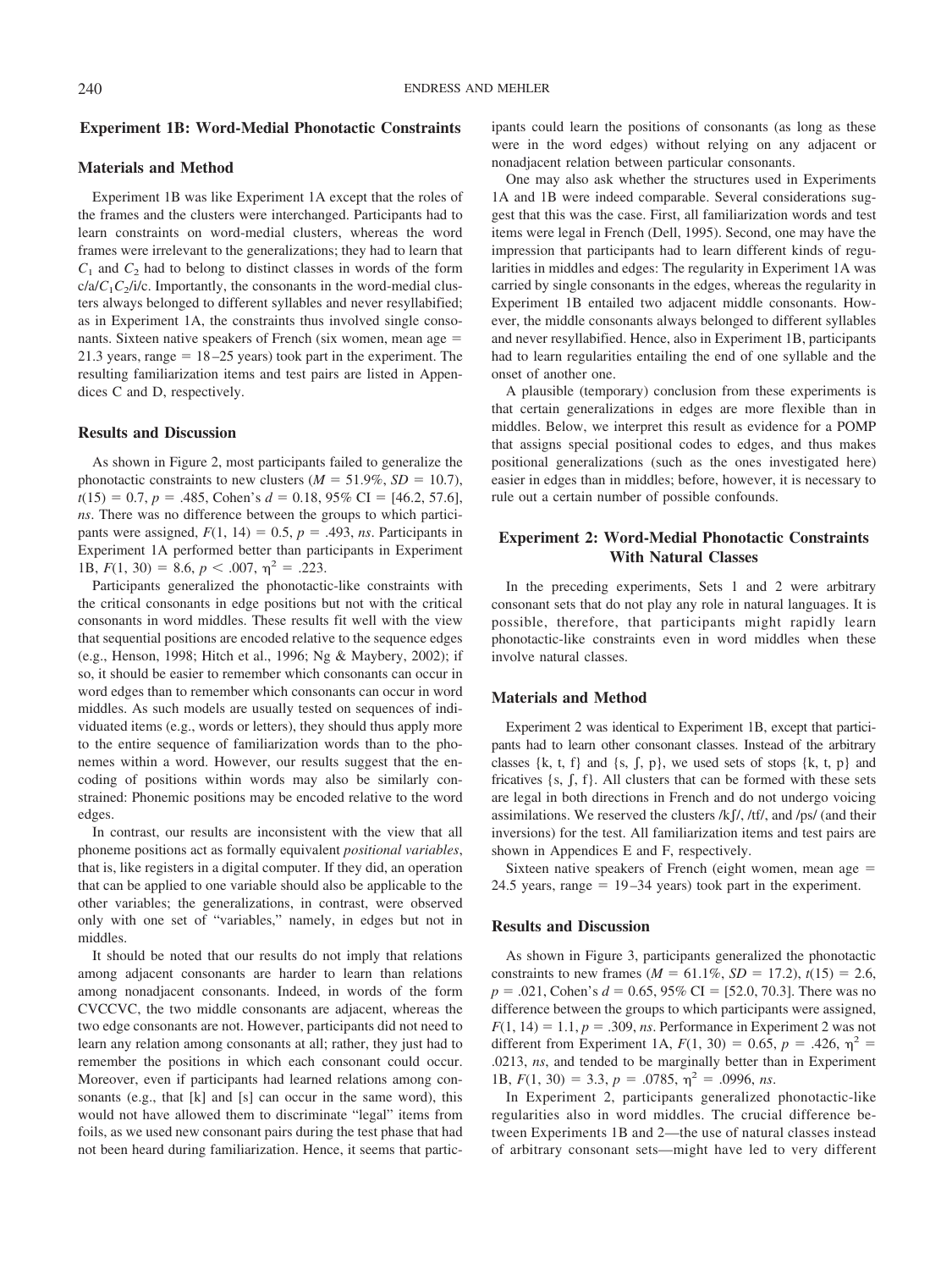

*Figure 3.* Results of Experiments 1A, 1B, and 2. Dots represent averages of individual participants, diamonds represent sample averages, and the dotted line represents the chance level of 50%. When using arbitrary consonant sets, participants generalized the phonotacticlike constraints only in word edges (Experiment 1A) but not in word middles (Experiment 1B). When using natural consonant classes, in contrast, participants readily generalized the constraints also in word middles (Experiment 2).

kinds of processing. Participants might have learned the relative order of the corresponding features  $[+$  fricative] and  $[+$ stop], for example, using directional associations, for which there is ample evidence (e.g., Saffran et al., 1996). Alternatively, a  $[$  + fricative] $[$  + stop] cluster may be more similar to another  $[$  + fricative][+stop] cluster than to a [+stop][+fricative] cluster, and participants could thus have matched the test items to the familiarization items by similarity.<sup>2</sup>

Still another possibility is that participants may simply have heard more instances of the regularity in Experiment 2 than in Experiment 1B because all familiarization words conformed to the regularity based on natural classes. This may be so, but this possibility highlights two points. First, the advantage for using natural classes can be explained only because participants had spontaneous biases to process natural classes differently from arbitrary ones.<sup>3</sup> Second, although we obviously cannot (and do not wish to) disprove that participants may learn constraints with arbitrary classes in middles under some conditions, for example, with more training, generalizations were readily observed in edges under the current conditions. We thus believe that our experiments are optimized for isolating the role of the edges. Indeed, long familiarizations may allow participants to use other mechanisms to generalize, such as nonadjacent associations between the phonemes in edges and the phonemes in middles. This conclusion is also supported by other experiments. Endress and Bonatti (2007) investigated the time course of positional regularities and associations among items. Although they did not cast their experiments in these terms, participants had to learn that certain syllables (rather than consonants as in the current experiments) had to occur in edges, but they could also learn associations among syllables. Their results suggest that the edge-based regularity was learned very quickly, with little (or no) improvement after the first 2 min of familiarization; associations among syllables, in contrast, took more time to build, and were strengthened with more exposure. Hence, positional regularities seem to be learned readily and quickly in edges, whereas middles require additional manipulations (such as the possibility to form associations among phonetic features).

Experiments 1 and 2 may also clarify other conflicting data. Whereas Chambers et al. (2003) found generalizations with arbitrary classes in 16.5-month-old infants, Saffran and Thiessen (2003) found that 9-month-old infants generalized phonotactic regularities only with natural classes (Experiments 1B and 2), but not with arbitrary classes. As mentioned above, Chambers et al. familiarized their participants with CVC words in which the first and the last consonant had to belong to different consonant sets. Saffran and Thiessen, in contrast, familiarized infants with CVC-CVC words; in these words, onsets and codas (i.e., offsets) of syllables obeyed distinct rules. In their Experiment 1B, syllables began with a unvoiced stop and ended with a voiced stop (or vice versa, depending on the group to which an infant had been assigned); in Experiment 2, in contrast, infants had to lean that onsets and codas had to belong to mixed sets of voiced and unvoiced stops (i.e., an unnatural rule).

In addition to age and other procedural differences, one important difference between the experiments of Chambers et al. (2003) and Saffran and Thiessen (2003) was that Saffran and Thiessen used longer words in which the crucial consonants were (at least partly) in word middles. Even though the differences in the infants' age and in the procedure may make these experiments only partially comparable, our results suggest another natural explanation for the discrepancy between these results, namely, that generalizations in edges are more flexible than in middles and, as we argue below, that they may employ other mechanisms. In edges, it may be possible to learn rather arbitrary positional regularities, whereas generalizations in word middles may tend to rely on other mechanisms that may require additional cues such as natural classes.

<sup>&</sup>lt;sup>2</sup> This similarity may arise on at least two levels. On the one hand, participants may use the *acoustic* (or perceptual) similarity among fricatives and among plosives; on the other hand, they may also rely on a more abstract similarity in terms of phonetic features. The experiments presented here were not optimized to discriminate between these possibilities. Rather, our point was to show that generalizations in middles are much less flexible than in edges, presumably because they can rely on different mechanisms; whereas participants could generalize arbitrary regularities in edges, generalizations in middles required additional cues such as the use of natural classes.

<sup>&</sup>lt;sup>3</sup> The argument that participants may have had more exposure to the regularity with natural classes does not apply if the advantage for natural classes is due to the acoustic similarity of consonants within natural classes because, in this case, there would be no feature combination that is always repeated.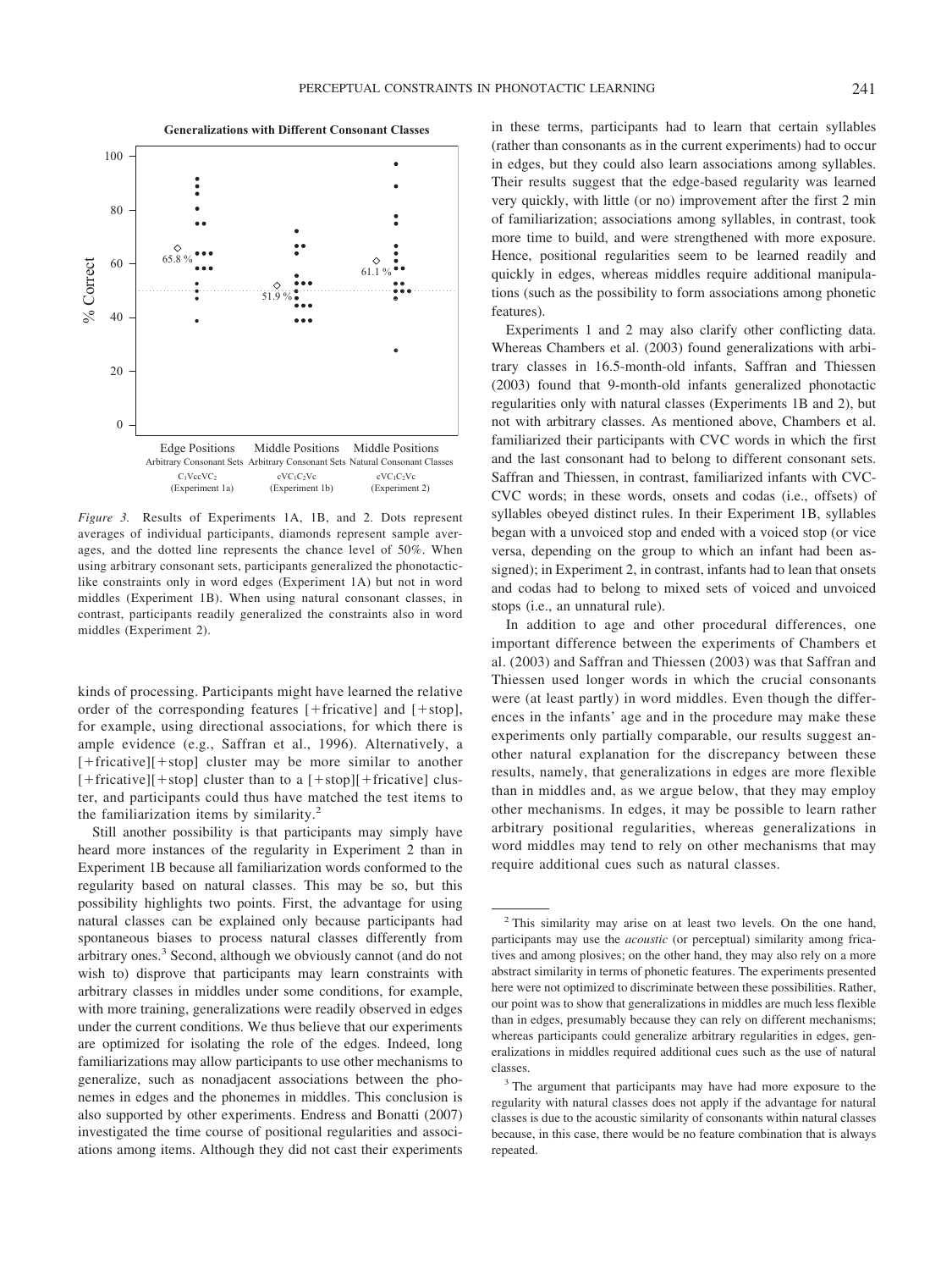### **Experiment 3A: Processing of Consonants in Word Edges**

Experiment 2 showed that participants can generalize at least some regularities in word middles; it is thus unlikely that the failure in Experiment 1B was due to overall psychophysical difficulties (i.e., that participants may simply not perceive middle consonants). Experiments 3A and 3B examined processing difficulties for word middles in another way. In these experiments, participants had to discriminate words that differed either in their edge consonants (Experiment 3A) or in their middle consonants (Experiment 3B); if the failure in Experiment 1B was due to processing difficulties for middle consonants, these should also be observed in a discrimination experiment.

#### **Materials and Method**

After the same familiarization as in Experiment 1A (where participants were not told that they would just have to discriminate items, but were instructed to find out how Martian words sounded), participants were informed that they would hear pairs of Martian words, and that they would have to decide whether the words in a pair were identical or different. Pairs were constructed by presenting the "legal" test items from Experiment 1A twice, once with themselves and once with the foil they had been presented with in Experiment 1A. Hence, participants had to make the same distinctions as before but without the need to generalize the phonotactic-like constraints. Eighteen native speakers of French  $(12$  women, mean age = 24.7 years, range = 18–34 years) took part in the experiment.

#### **Results**

Figure 4 shows that participants were almost perfect in discriminating words differing in the order of their edge consonants  $(M =$ 98.1%,  $SD = 3.7$ ),  $t(17) = 55.4$ ,  $p < .0001$ , Cohen's  $d = 13,95\%$  $CI = [96.3, 100.0]$ ; there was no difference between the groups to which participants were assigned,  $F(1, 16) = 1.14$ ,  $p = .301$ , *ns*.

### **Experiment 3B: Processing of Consonants in Word Middles**

Experiment 3B was identical to Experiment 3A except that participants had to discriminate words that differed only in their middle consonants.

#### **Materials and Method**

After the same familiarization as in Experiment 1B (where participants were not told that they would just have to discriminate items, but were instructed to find out how Martian words sounded), participants were informed that they would hear pairs of Martian words, and that they would have to decide whether the words in a pair were identical or different. Pairs were constructed by presenting the "legal" test items from Experiment 1B twice, once with themselves and once with the foil they had been presented with in Experiment 1B. Hence, participants had to make the same distinctions as before but without the need to generalize the phonotactic-like constraints. Eighteen native speakers of French



*Figure 4.* Results of Experiments 3A and 3B. Dots represent averages of individual participants, diamonds represent the sample averages, and the dotted line represents the chance level of 50%. Participants discriminated items that differed only in the order of their word-medial consonants as well as words that differed in the order of their edge consonants.

 $(12$  women, mean age = 22.7 years, range = 18–35 years) took part in the experiment.

#### **Results**

Figure 4 shows that participants were almost perfect in discriminating words differing only in the order of their medial consonants  $(M = 95.7\%, SD = 4.8), t(17) = 40.5, p < .0001$ , Cohen's  $d =$ 9.5, 95% CI =  $[93.3, 98.1]$ ; there was no difference between the groups to which participants were assigned,  $F(1, 16) = 0.66$ ,  $p =$ .428, *ns*. An analysis of variance with factors position (edge vs. middle, i.e., Experiment 3A vs. 3B) and language yielded neither a main effect of position,  $F(1, 32) = 3.0, p = .094, \eta^2 = .081, ns$ , nor of language,  $F(1, 32) = 1.7$ ,  $p = .205$ ,  $\eta^2 = .046$ , *ns*, nor an interaction between these factors,  $F(1, 32) < 0.1$ ,  $p > .999$ ,  $\eta^2 =$ .000, *ns*.

#### **Discussion**

In Experiments 3A and 3B, participants were near perfect at discriminating words that differed either in their edge consonants or in their middle consonants. If consonants were simply harder to process in word middles than in word edges, the problems for processing word-internal consonants should also be observed when no generalizations are required. This suggests that there is no intrinsic difficulty for processing word-internal consonants. In addition, this conclusion is not confounded by a ceiling effect in Experiments 3A and 3B. Indeed, if participants had processing difficulties for middle consonants, they would not be at ceiling in the first place.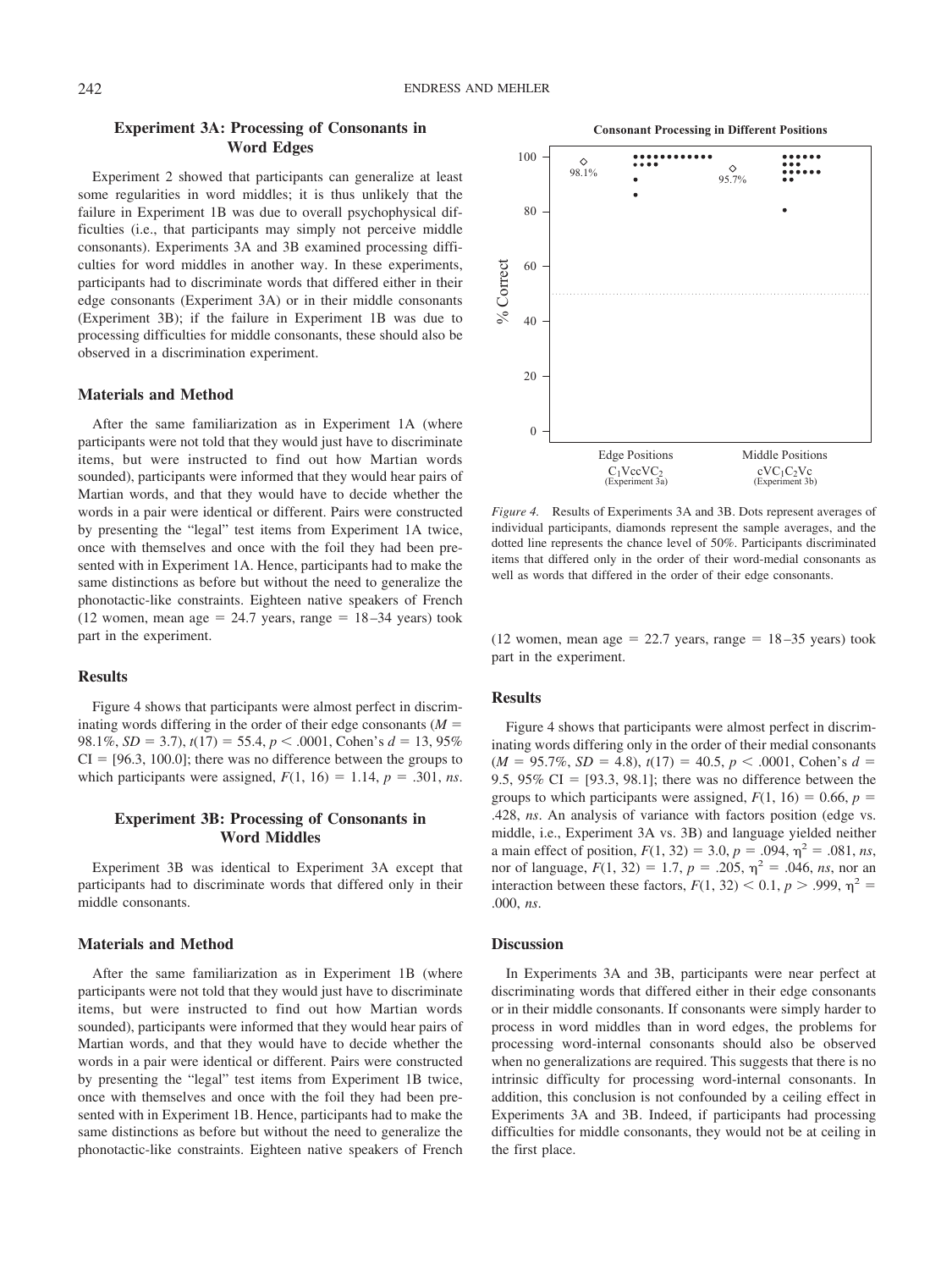Conceivably, one may argue that, even in the discrimination experiments, there was a marginal edge advantage, and that other manipulations (such as presenting the items in noise) may increase the difference between edges and middles also for discrimination tasks. However, when presenting the discrimination task and the generalization task without any particular manipulation to make these tasks hard, discrimination performance is at ceiling both in edges and middles, whereas generalization performance is at chance in middles. Thus, even if one is willing to accept an edge advantage for processing consonants (which is rather likely after all), this slight edge advantage is unlikely to be the only explanation for the breakdown of generalizations in middles; if it were, one would expect the difference between Experiments 1A and 1B and between Experiments 3A and 3B to be comparable. However, in terms of effect sizes, the difference between Experiments 1A and 1B was almost twice as large as the difference between Experiments 3A and 3B (Cohen's  $d = 1.04$  and 0.58, respectively). Of course, one can argue that even a minimal perceptual problem can be magnified when it feeds into further processes. However, this requires that participants were actually impaired in the word discrimination task when the crucial difference between words was located in word middles—where they were at ceiling. Hence, although it is also likely that some difficulties for processing middle consonants contributed to the failure in Experiment 1B, we believe that the most plausible conclusion is that at least parts of the failure must be attributed to reasons other than a brute impairment for processing middle consonants and, thus, to processes responsible for the generalizations.

Maybe the memory demands in Experiment 1B were higher than in Experiment 3B. Although conceivable, this explanation seems incorrect. In fact, participants could not have memorized all 36 familiarization examples; they may certainly keep a few items in memory (as they also did in Experiment 3B), but building a "corpus" of example words to extract the generalizations would probably exceed the participants' memory capacity. In any case, during familiarization, participants had equal reason to memorize the items both in the generalization and in the discrimination experiments because they were not told that they only had to discriminate items. Moreover, even if they had memorized them, it would not have allowed them to generalize the phonotactic constraints because we used new items during the test that did not share any phoneme combinations with the familiarization items. For generalizing the constraints, they only had to remember which consonants occurred in specific positions.

As discussed in the beginning of this article (and in more detail in the General Discussion), a more abstract memory advantage for positional memory may explain the different results in Experiments 1A and 1B, namely that positional codes are available only for edges. Indeed, a serial position effect for memory for abstract positions (e.g., memory that a given phoneme appeared in, say, the third position in a sequence) may make positional knowledge in medial positions less accurate than in edge positions, which may explain the edge advantage we observed— given that the constraints participants had to learn were fundamentally positional regularities. As item memory and positional memory are at least partially independent, discrimination in middles may be perfect, whereas positional information in middles may be deficient. Here, we note that the failure in Experiment 1B does not seem to result from a brute impairment for processing or memorizing middle consonants, but is due at least in part to intrinsic limitations of the processes computing the generalizations.

### **General Discussion**

Cognitive processes are often attributed to general purpose machinery. Some authors take this machinery to be analogous to digital computers (e.g., Anderson, 1993; Marcus, 2001; Newell, 1980), whereas others favor associationist models such as those implemented by connectionist networks (e.g., Elman et al., 1996; McClelland et al., 1986; Rumelhart et al., 1986; Seidenberg, 1997). In contrast to these views, some cognitive processes may be specialized and constrained to fulfill specific functions (e.g., Fodor, 1983; Gallistel, 1990, 2000; Hauser, 2000; Hauser et al., 2002; Ramachandran, 1990). In the case of (artificial) grammar learning, for example, Endress et al. (2007) proposed that some simple grammars may be learned by specialized and constrained operations that they dubbed POMPs. Their point was that, while perceptual constraints are often treated as uninteresting annoyances (but see, e.g., Gleitman & Wanner, 1982; Morgan & Demuth, 1996; Slobin, 1973, 1985), certain perceptual and memory mechanisms may have structural properties that make them particularly suitable for learning some grammatical-like regularities. That is, although it has long been a tenet of linguistic theory that language uses specialized and largely domain-specific mechanisms, some of these domain-specific constraints may have their origins based on perceptual or memory systems.

Here, we used phonotactic-like constraints as a case study to ask whether such primitives may support some language-related computations. Participants had to learn that the consonants  $C_1$  and  $C_2$ had to be members of distinct consonant sets. They learned such regularities in words of the form  $C_1$ VccV $C_2$  but not in words of the form  $cVC_1C_2Vc$ . Still, they generalized such constraints also in word middles when natural consonant classes were used instead of arbitrary ones. The failure to generalize in middle positions with arbitrary classes cannot be attributed to psychophysical difficulties in such positions because participants can *discriminate* perfectly well words that differ only in their medial consonants.

#### **Why Are Edges Favored?**

What may be the reason for the edge advantage? As discussed in the beginning of this article, our results are consistent with the conclusion from research on short-term memory that learners can encode the positions of items in a sequence, and that such positions are encoded relative to the sequence edges. That is, although these models of sequential memory are usually applied to sequences of individuated items such as words and letters, our results suggest that the encoding of positions within words may be similarly constrained: The positions of phonemes within words may also be encoded relative to the word edges.

It is worth stressing again that such knowledge of sequential positions, for example, that  $[p]$  was in Position 2, is distinct (and probably independent) from order relations, for example, that  $[p]$ occurred before  $[f]$  (see, e.g., Henson, 1998, for a review). As such positional knowledge is precisely what defines the generalizations in our experiments, the same constraints that have been uncovered in the context of sequential memory also seem to apply in the context of the phonotactic generalizations. Participants learn the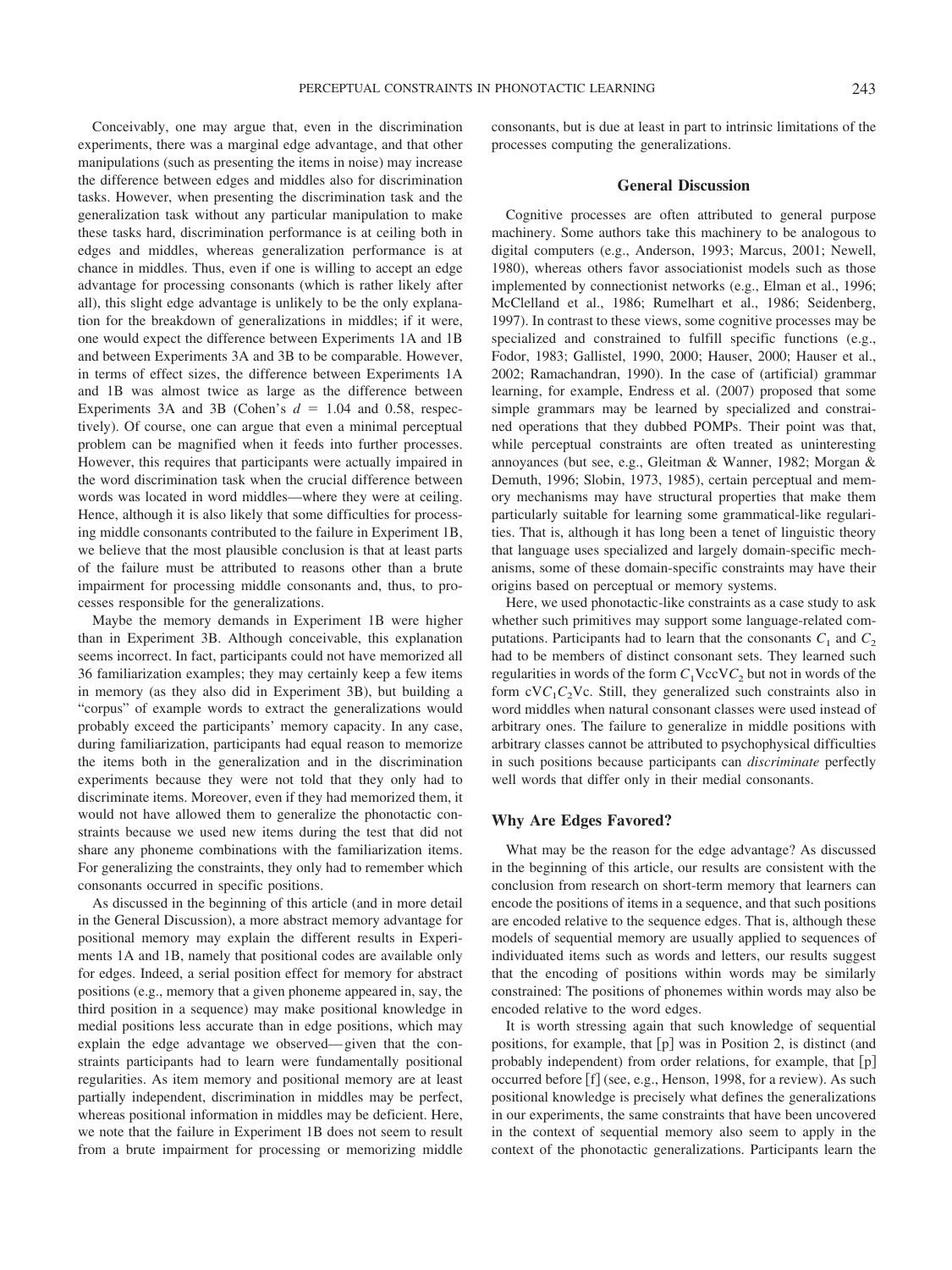positions of items much more reliably in edge positions than in nonedge positions (e.g., Conrad, 1960; Henson, 1998, 1999; Hicks et al., 1966; Hitch et al., 1996; Ng & Maybery, 2002; Schulz, 1955), probably because exact positional codes may be available only in edges (whereas all other positions are encoded relative to the sequence edges).

We thus suggest that the phonotactic constraints are learned through the same kinds of mechanisms that are used for encoding positions in sequences, namely, by linking the critical consonants to edge-based, positional codes. These codes may allow participants to learn which consonants can occur in word onsets and offsets, respectively, but not which consonants can occur in other positions. In other words, the positions of nonedge consonants may be much harder to identify, at least for longer words, because they may be defined with respect to the word edges as anchor points. The farther a position is from the edges, the harder it should be to encode it. This also suggests that the ability to code for positions may not be an all-or-none property; positions close to edges, for example, may be coded relatively well under some circumstances.

It is important to note that a classical serial position effect is an unlikely reason for the edge advantage for generalizations given that Experiment 2 showed that participants can learn some constraints in word middles. Moreover, one has to explain why generalization in middles was at chance, whereas participants discriminated words differing only in their middle consonants as well as words differing only in their edge consonants. Maybe the discrimination experiment was in some sense "easier" than the generalization experiment, but this is exactly the point: Under neutral conditions, generalization in middles was at chance, whereas discrimination was at ceiling, showing no impairment at all due to the position of the critical consonants. This suggests that, although "performance" factors contributed in all likelihood to our results, they are unlikely to be the only explanation of the dramatic generalization deficit in middles. If they were the only explanation, one would not expect the dissociation in the effect of the edges on generalization and discrimination. The same is true for an account that attributes the edge advantage to the "saliency" of the edges. Although consonants in edge positions are more salient than in middles, one would not expect the discrimination performance in middles to be at ceiling if middle consonants were so much less salient to yield the breakdown of the generalizations.

It thus seems that the mechanisms computing the generalizations are also inherently constrained independent of such "performance" factors. We suggest that the relevant constraint is that proper positional codes may exist only for edges, and that middle positions can be encoded only relative to the edges. If so, some language-related computations may take advantage of such codes.

#### **Edges and Artificial Grammar Learning**

In many artificial grammar learning experiments, it has been observed that items in edges are learned particularly well (e.g., Reber & Lewis, 1977; Servan-Schreiber & Anderson, 1990). In such experiments, participants are typically familiarized with consonant strings derived from an underlying grammar; then, they have to judge whether new strings conform to the underlying grammar. Consonants (or consonant bigrams) that occurred in edges are particularly important for the grammaticality judgments. However, the precise role of the edges has remained unclear. On the one hand, and in line with a classic serial position effect, items in edges may simply be memorized better than items in middles. Given that the grammaticality judgments in such experiments are usually predicted by the familiarity with the bigrams in the test items (e.g., Cleeremans & McClelland, 1991; Dienes, Broadbent, & Berry, 1991; Kinder & Assmann, 2000), a better ability to memorize items in edges would also predict that items in edges may be more important for grammaticality judgments.

On the other hand, participants may learn the positions of items (as in our experiments); if positional information is used for grammaticality judgments, the possibility that only edges seem to have proper positional codes (e.g., Henson, 1998; Hitch et al., 1996; Ng & Maybery, 2002) may make items in edges particularly important for grammaticality judgments. However, bigram information seems to be much more important for grammaticality judgments than positional information (e.g., Kinder, 2000; Perruchet & Pacteau, 1990; Reber & Lewis, 1977). Moreover, such experiments were typically not optimized for separating the influences of proper positional codes and other ways to learn sequences. In such experiments, position information (e.g., that *k* occurred in the third position in a string) is typically confounded with order information (e.g., that *k* follows *t*). It is thus unclear to what extent constraints on positional codes determine what kinds of artificial grammars are learned.

In our Experiments 1A and 1B, in contrast, participants could rely only on positional regularities because bigrams and so forth were simply not shared between familiarization and test items. Hence, our experiments tested the learning of positional information unconfounded with order information. Under these conditions, participants generalized regularities well in edges but poorly in middles (at least with arbitrary classes). As mentioned above, such a result fits well with the conclusion from memory research that proper positional codes are available only in edges, and other positions are coded relative to these anchor points. Our results suggest that these codes can be used for drawing certain generalizations.4

<sup>4</sup> Possibly, edge positions may be particularly easy to encode because participants may form associations with the silences preceding and following the edges. This results predicts, however, that generalizations should break down just as in middles if the test items are surrounded by noises or pure tones; this is because participants would have learned that the edges are surrounded by silences during familiarization, but there would not be any silences bordering the words during test. This prediction, however, is not born out (see Endress & Bonatti, 2007, for such an experiment and other considerations making associations between silences and items in edges an unlikely explanation of the results). Although one may argue that, also in the aforementioned control experiment, there is a transition from nonspeech to speech (and vice versa) at the word edges, such an explanation requires postulating specific codes for speech and all stimuli that may not be speech. The edge codes would thus simply be the onsets of these speech and nonspeech codes, and even in this case, one would need a way to encode the position of phonemes relative to the onset of these codes. A more plausible conclusion (that is supported by considerable research in the memory literature) is that only edges have proper positional codes, and all other positions are coded relative to the edges.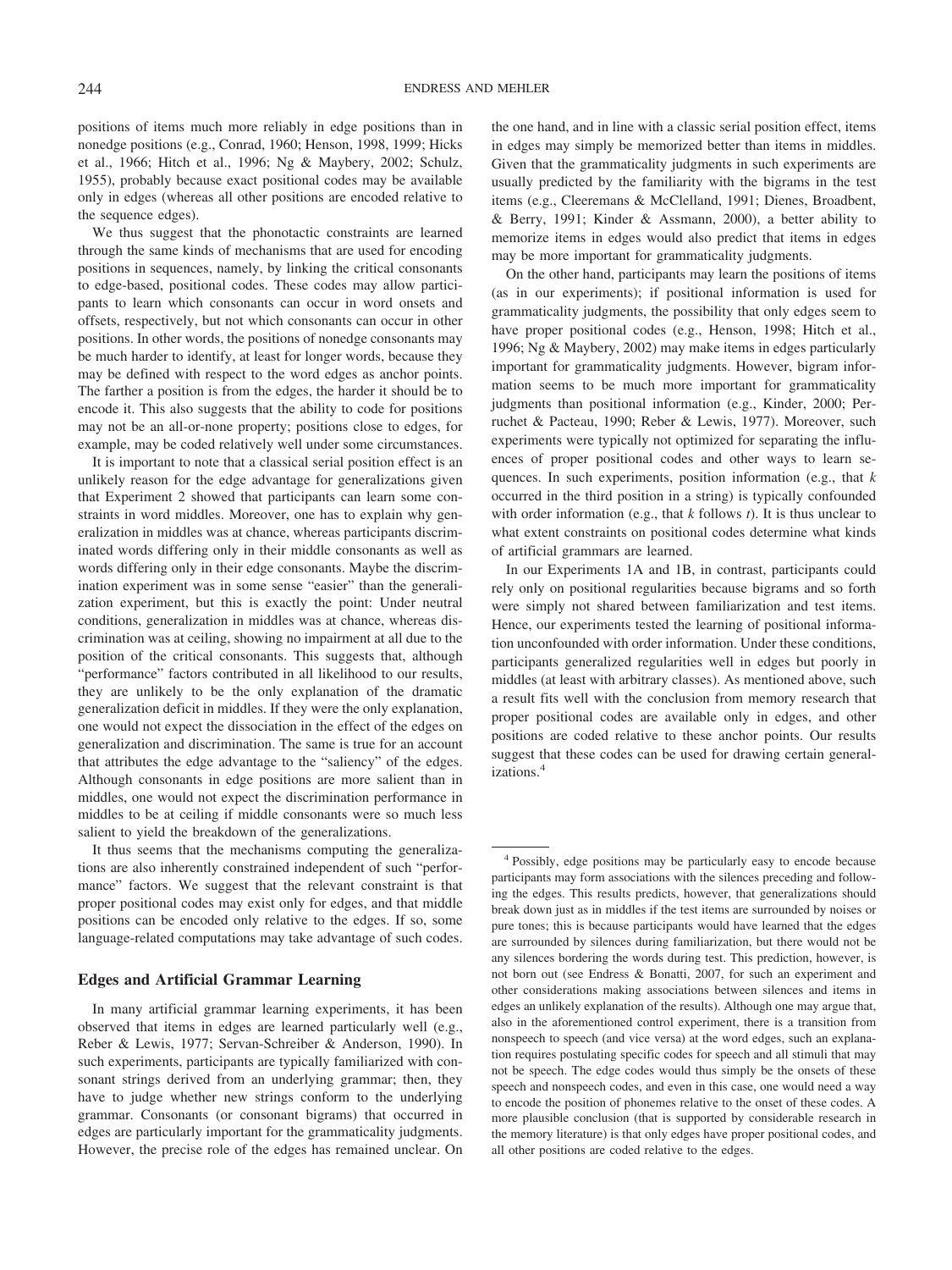### **Natural Versus Arbitrary Phonotactic Constraints in Edges and Middles**

As mentioned above, our results help reconcile conflicting results about what kinds of phonotactic constraints can be learned. Recall that Chambers et al. (2003) observed phonotactic generalizations with arbitrary classes, whereas Saffran and Thiessen (2003) observed such generalizations only with natural classes. One of the reasons for this discrepancy may be that (at least some of) the critical consonants in the latter experiment were located in word middles; this suggests that positional generalizations may be particularly flexible in edge positions, and that nonpositional cues may predominate for extracting generalizations in other positions. For example, participants may predominantly use associations among items in middles; if so, they could learn natural constraints by forming associations among phonetic features. In edges, in contrast, participants may use positional codes for tagging items for their positions; it may thus be possible to memorize that rather arbitrary sets of items occurred in edges, and similar positional regularities may be more difficult to learn in other positions.

#### **Edges and Natural Language**

The above considerations suggest that items in edge positions can rely on specialized mechanisms coding for their positions. We suggest that this edge-based mechanism is part of the inventory of POMPs, and that certain of these primitives may indeed support linguistic computations. In other words, we suggest that the constraints that determine which sequential positions can be encoded precisely also determine which positional generalizations can be learned. Although such operations are probably not among the unique computational capacities that make language possible only in humans, the language faculty may well have recycled preexisting capacities humans share with nonhuman animals, such as sensitivities to rhythmical (e.g., Ramus, Hauser, Miller, Morris, & Mehler, 2000) or statistical regularities in speech (e.g., Hauser, Newport, & Aslin, 2001) or to phonemic categories (e.g., Kluender, Diehl, & Killeen, 1987) and coarticulation (e.g., Lotto, Kluender, & Holt, 1997). In other words, although a sensitivity to edge positions is clearly not specific to language, such a sensitivity may nevertheless be used for grammatical purposes.

As it turns out, edge-based positional codes may link many linguistic observations to psychological processes, and may also ground some abstract linguistic theories in basic psychological mechanisms. As mentioned in the beginning of this article, affixes (such as the /-ed/ affix in walk-ed) typically occur in word edges. Children may thus not acquire affixation rules only because they have a tendency to attend to edges (Slobin, 1973, 1985), but also because they can encode these positions because of the appropriate positional codes. Likewise, stressed syllables are always defined relative to the word edges (e.g., Halle & Vergnaud, 1987; Hayes, 1995).

Edges even seem to be important for hierarchical processing. For instance, phonological and morphosyntactic hierarchies are famous for not being identical. Still, in the case of a mismatch between a phonological and a morphosyntactic constituent, at least one of the edges of these constituents is always *aligned* (e.g., McCarthy & Prince, 1993; Nespor & Vogel, 1986). For example, the English plural [s] is a morpheme (in the morphosyntactic

hierarchy) but not a syllable (in the prosodic hierarchy); still, the right edge of the morpheme is always aligned with the right edge of a syllable (that is, these two edges coincide). More generally, numerous linguistic regularities are most easily explained if one assumes that constituents on different levels of different hierarchies have to be aligned (e.g., McCarthy & Prince, 1993).

If this conjecture holds, one may ask why we observed generalization only at word edges, but not in word middles; after all, also in the middle condition, the crucial consonants were at syllable edges. Hence, if edges can be tracked at multiple, hierarchical levels, a plausible prediction is that participants should also generalize in the middle condition. Note, however, that not all syllable edges in our experiment provided (positive) evidence for such a regularity. For example, whereas the onset (and thus the syllable edge) of the second syllable in the middle condition instantiated a phonotactic constraint, the onset of the first syllable did not. Hence, in terms of the phoneme positions within words, participants had consistent evidence for the positional regularity they were supposed to learn in Experiment 1B; for the constraint on syllable edges, in contrast, the evidence was much less consistent. Nevertheless, it is interesting to note that this pattern of results is also reflected in natural languages, where, in many languages, positional constraints are much more idiosyncratic at word edges than at word-internal syllable edges (M. Nespor, personal communication, March 14, 2008). In Italian, for instance, words can end in /s/ but with no other fricative or in /n/ but with no other nasal. Constraints on word-internal coda consonants, in contrast, typically appeal to natural classes. Hence, at word edges, learners may use edge-based positional codes for learning some phonotactic constraints, but they may use other mechanisms in word middles even if these constraints involve syllable edges.

Despite its simplicity, a "primitive" that allows encoding edge positions may shed new light on some fundamental and longstanding debates in cognitive science. The most prominent domain where symbolic and statistical approaches have been tested is inflectional morphology, in particular, the English past tense (e.g., Pinker, 1991; Pinker & Prince, 1988; Rumelhart & McClelland, 1986). Indeed, a primitive that is sensitive to word edges may be used for affixation, and our results may be taken as relatively direct evidence for a specific operation that might support affixation. It may thus provide a psychological mechanism for regulars in this debate: Rather than relying on symbolic or statistical general purpose machinery, an operation making positional codes available in word edges may be a plausible mechanism of suffixation (see also Slobin, 1973, 1985, for a related proposal). Learning the surface forms involved in affixation may thus recruit similar mechanisms to those uncovered in research about positional memory. If so, one would expect nonhuman animals (who are sensitive to sequential positions; see, e.g., Orlov, Yakovlev, Hochstein, & Zohary, 2000; Terrace, Son, & Brannon, 2003) to be able to learn affixation surface forms, and, indeed, cotton-top tamarin monkeys can do so (Endress, Cahill, Block, Watumull, & Hauser, 2009). This being said, just having representations of edges does not allow an animal to link affixation rules to the semantic, phonological, and syntactic properties that are crucial to affixation in natural-language morphology. However, the debate on the status of inflectional morphology focused almost exclusively on the acquisition of surface forms, and our results provide a simple mechanisms by which such surface forms can be acquired.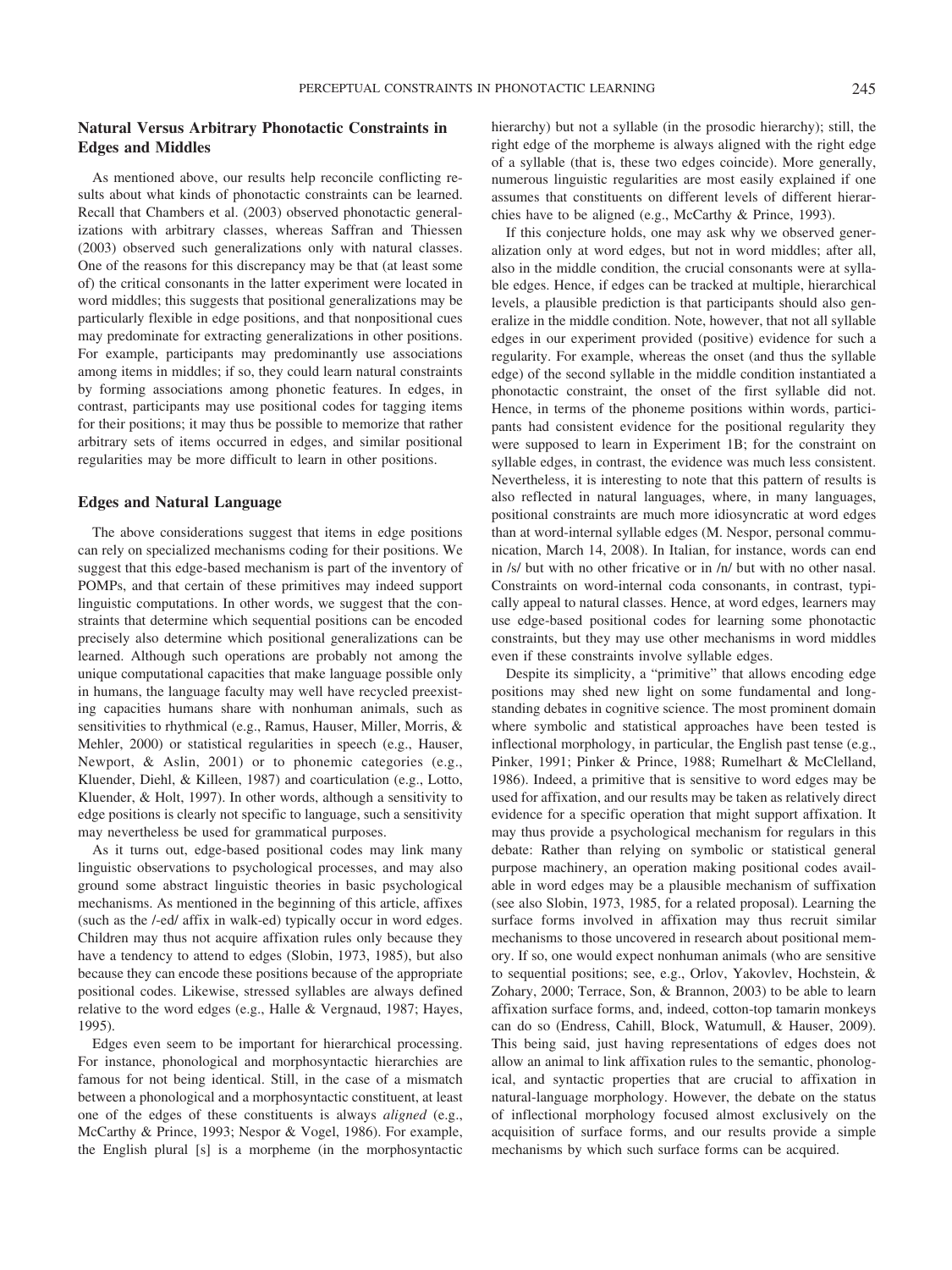In sum, our results suggest that perceptual constraints cannot always be dismissed as uninteresting performance factors. Rather, some specific constraints may be the very mechanisms by which some possibly language-related generalizations are extracted. Although our results suggest that edge-based, positional codes may be important for various linguistic generalizations, it will be important to find out what other POMPs exist and to understand their precise role for language acquisition and use.

#### **References**

Anderson, J. R. (1993). *Rules of the mind.* Hillsdale, NJ: Erlbaum.

- Aslin, R. N., Saffran, J., & Newport, E. L. (1998). Computation of conditional probability statistics by 8-month-old infants. *Psychological Science, 9,* 321–324.
- Chambers, K. E., Onishi, K. H., & Fisher, C. (2003). Infants learn phonotactic regularities from brief auditory experience. *Cognition, 87,* B69 – B77.
- Chomsky, N. (1957). *Syntactic structures.* The Hague: Mouton.
- Chomsky, N. (1965). *Aspects of the theory of syntax.* Cambridge, MA: MIT Press.
- Cleeremans, A., & McClelland, J. L. (1991). Learning the structure of event sequences. *Journal of Experimental Psychology: General, 120,* 235–253.
- Conrad, R. (1960). Serial order intrusions in immediate memory. *British Journal of Psychology, 51,* 45– 48.
- Dell, F. (1995). Consonant clusters and phonological syllables in French. *Lingua, 95,* 5–26.
- Dienes, Z., Broadbent, D., & Berry, D. (1991). Implicit and explicit knowledge bases in artificial grammar learning. *Journal of Experimental Psychology: Learning, Memory, and Cognition, 17,* 875– 887.
- Dupoux, E., Kakehi, K., Hirose, Y., Pallier, C., & Mehler, J. (1999). Epenthetic vowels in Japanese: A perceptual illusion? *Journal of Experimental Psychology: Human Perception and Performance, 25,* 1568 – 1578.
- Dupoux, E., Pallier, C., Kakehi, K., & Mehler, J. (2001). New evidence for prelexical phonological processing in word recognition. *Language and Cognitive Processes, 16,* 491–505.
- Dutoit, T., Pagel, V., Pierret, N., Bataille, F., & van der Vreken, O. (1996). The MBROLA project: Towards a set of high-quality speech synthesizers free of use for non-commercial purposes. In *Proceedings of the Fourth International Conference on Spoken Language Processing* (Vol. 3*,* pp. 1393–1396). Philadelphia.
- Elman, J. L., Bates, E., Johnson, M., Karmiloff-Smith, A., Parisi, D., & Plunkett, K. (1996). *Rethinking innateness: A connectionist perspective on development.* Cambridge, MA: MIT Press.
- Endress, A. D., & Bonatti, L. L. (2007). Rapid learning of syllable classes from a perceptually continuous speech stream. *Cognition, 105,* 247–299.
- Endress, A. D., Cahill, D., Block, S., Watumull, J., & Hauser, M. D. (2009). Evidence of an evolutionary precursor to human language affiliation in a non-human prints. *Biology Letters* 2009 July 8 [Epub ahead of print] DOI: 10.1098/rsbl.2009.0445.
- Endress, A. D., Dehaene-Lambertz, G., & Mehler, J. (2007). Perceptual constraints and the learnability of simple grammars. *Cognition, 105,* 577– 614.
- Endress, A. D., Nespor, M., & Mehler, J. (2009). Perceptual and memory constraints on language acquisition. *Trends in Cognitive Sciences.*
- Endress, A. D., Scholl, B. J., & Mehler, J. (2005). The role of salience in the extraction of algebraic rules. *Journal of Experimental Psychology: General, 134,* 406 – 419.
- Fiser, J., & Aslin, R. N. (2002). Statistical learning of new visual feature combinations by infants. *Proceedings of the National Academy of Sciences USA, 99,* 15822–15826.
- Fodor, J. A. (1975). *The language of thought.* Cambridge, MA: Harvard University Press.
- Fodor, J. A. (1983). *The modularity of mind.* Cambridge, MA: MIT Press.
- Furrow, D., Nelson, K., & Benedict, H. (1979). Mothers' speech to children and syntactic development: Some simple relationships. *Journal of Child Language, 6,* 423– 442.
- Gallistel, C. (1990). *The organization of learning.* Cambridge, MA: MIT Press.
- Gallistel, C. (2000). The replacement of general-purpose learning models with adaptively specialized learning modules. In M. Gazzaniga (Ed.), *The cognitive neurosciences* (2nd ed., pp. 1179 –1191). Cambridge, MA: MIT Press.
- Garcia, J., Hankins, W. G., & Rusiniak, K. W. (1974, September 6). Behavioral regulation of the milieu interne in man and rat. *Science, 185,* 824 – 831.
- Gleitman, L. R., Newport, E. L., & Gleitman, H. (1984). The current status of the motherese hypothesis. *Journal of Child Language, 11,* 43–79.
- Gleitman, L. R., & Wanner, E. (1982). Language acquisition: The state of the art. In L. R. Gleitman & E. Wanner (Eds.), *Language acquisition: The state of the art* (pp. 3–48). New York: Cambridge University Press.
- Greenberg, J. (1957). *Essays in linguistics.* Chicago: University of Chicago Press.
- Halle, M., & Vergnaud, J.-R. (1987). *An essay on stress.* Cambridge, MA: MIT Press.
- Hauser, M. D. (2000). *Wild minds: What animals really think.* New York: Henry Holt.
- Hauser, M. D., Chomsky, N., & Fitch, W. T. (2002, November 22). The faculty of language: What is it, who has it, and how did it evolve? *Science, 298,* 1569 –1579.
- Hauser, M. D., Newport, E. L., & Aslin, R. N. (2001). Segmentation of the speech stream in a non-human primate: Statistical learning in cotton-top tamarins. *Cognition, 78,* B53–B64.
- Hayes, B. (1995). *Metrical stress theory: Principles and case studies.* Chicago: University of Chicago Press.
- Henson, R. (1998). Short-term memory for serial order: The start-end model. *Cognitive Psychology, 36,* 73–137.
- Henson, R. (1999). Positional information in short-term memory: Relative or absolute? *Memory & Cognition, 27,* 915–27.
- Hicks, R., Hakes, D., & Young, R. (1966). Generalization of serial position in rote serial learning. *Journal of Experimental Psychology, 71,* 916 – 917.
- Hitch, G. J., Burgess, N., Towse, J. N., & Culpin, V. (1996). Temporal grouping effects in immediate recall: A working memory analysis. *Quarterly Journal of Experimental Psychology: Human Experimental Psychology, 49*(A), 116 –139.
- Hsieh, L., Leonard, L., & Swanson, L. (1999). Some differences between English plural noun inflections and third singular verb inflections in the input: The contributions of frequency, sentence position, and duration. *Journal of Child Language, 26,* 531–543.
- Johnston, B. (1991). *The acquisition of morphology in Polish and Russian: A comparative study*. Unpublished manuscript, University of Hawaii, Honolulu.
- Julien, M. (2002). *Syntactic heads and word formation.* New York: Oxford University Press.
- Kinder, A. (2000). The knowledge acquired during artificial grammar learning: Testing the predictions of two connectionist models. *Psychological Research, 63,* 95–105.
- Kinder, A., & Assmann, A. (2000). Learning artificial grammars: No evidence for the acquisition of rules. *Memory & Cognition, 28,* 1321– 1332.
- Kluender, K. R., Diehl, R., & Killeen, P. (1987, September 4). Japanese quail can learn phonetic categories. *Science, 237,* 1195–1197.
- Lotto, A., Kluender, K. R., & Holt, L. (1997). Perceptual compensation for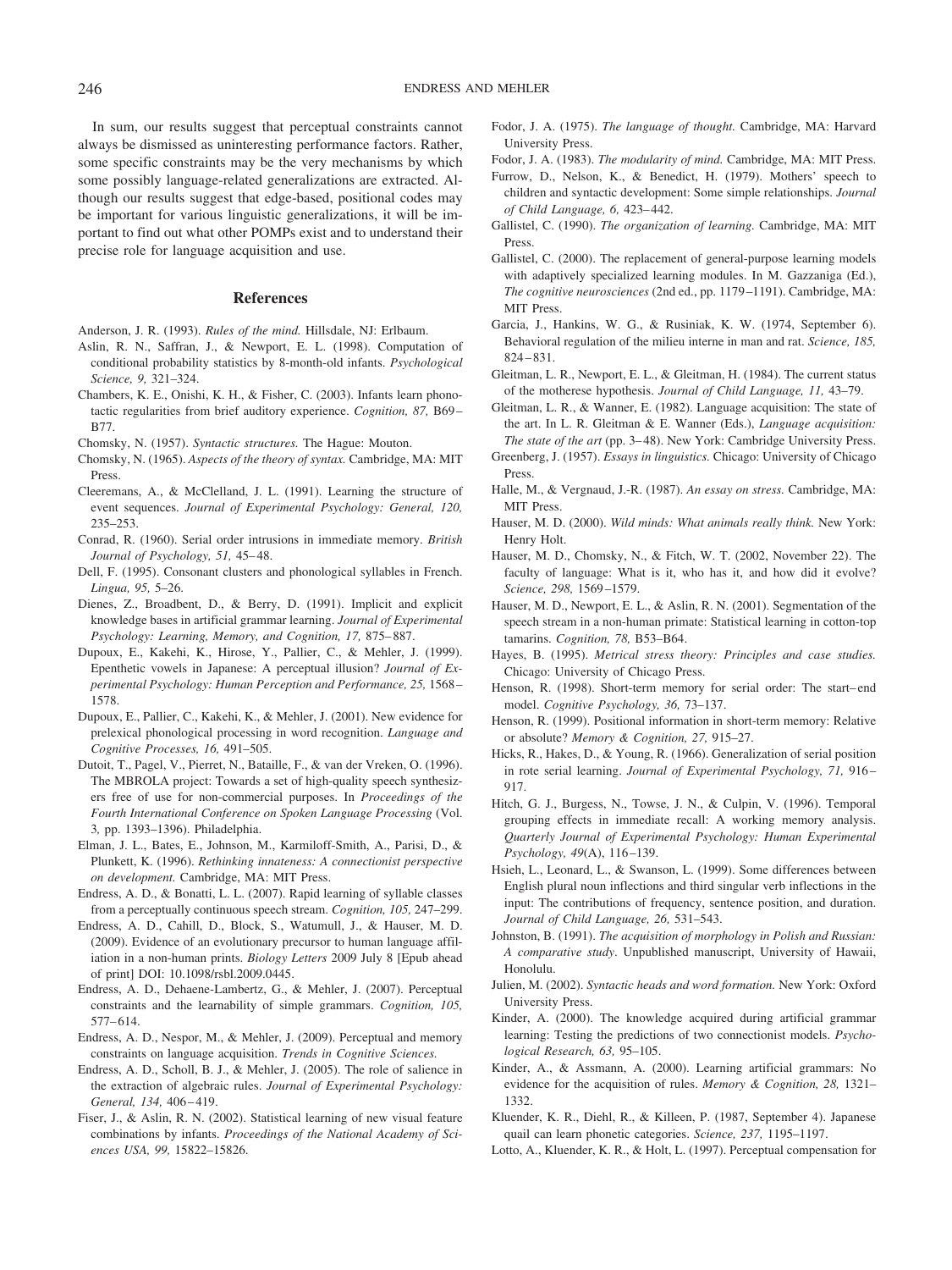coarticulation by Japanese quail (*Coturnix coturnix japonica*). *Journal of the Acoustical Society of America, 102,* 1134 –1140.

- Marcus, G. F. (2001). *The algebraic mind: Integrating connectionism and cognitive science.* Cambridge, MA: MIT Press.
- Marcus, G. F., Vijayan, S., Rao, S. B., & Vishton, P. (1999, January 1). Rule learning by seven-month-old infants. *Science, 283,* 77– 80.
- McCarthy, J. J., & Prince, A. (1993). Generalized alignment. In G. Booij & J. van Marle (Eds.), *Yearbook of morphology 1993* (pp. 79 –153). Boston, MA: Kluwer Academic.
- McClelland, J. L., Rumelhart, D. E., & the PDP Research Group. (Eds.). (1986). *Parallel distributed processing: Vol. 2. Psychological and biological models*. Cambridge, MA: MIT Press.
- Morgan, J. L., & Demuth, K. (1996). *Signal to syntax. Bootstrapping from speech to grammar in early acquisition.* Mahwah, NJ: Erlbaum.
- Nespor, M., & Vogel, I. (1986). *Prosodic phonology.* Dordrecht, the Netherlands: Foris.
- Newell, A. (1980). Physical symbol systems. *Cognitive Science, 4,* 135– 183.
- Newport, E. L. (1990). Maturational constraints on language learning. *Cognitive Science, 14,* 11–28.
- Newport, E. L., Gleitman, H., & Gleitman, L. R. (1977). Mother, I'd rather do it myself: Some effects and non-effects of maternal speech style. In C. Snow & C. A. Ferguson (Eds.), *Talking to children: Language input and interaction* (pp. 109 –149). Cambridge, England: Cambridge University Press.
- Ng, H. L., & Maybery, M. T. (2002). Grouping in short-term verbal memory: Is position coded temporally? *Quarterly Journal of Experimental Psychology: Human Experimental Psychology, 55*(A), 391– 424.
- Olson, D. J., Kamil, A. C., Balda, R. P., & Nims, P. J. (1995). Performance of four seed-caching corvid species in operant tests of nonspatial and spatial memory. *Journal of Comparative Psychology, 109,* 173–181.
- Onishi, K. H., Chambers, K. E., & Fisher, C. (2002). Learning phonotactic constraints from brief auditory experience. *Cognition, 83,* B13–B23.
- Orlov, T., Yakovlev, V., Hochstein, S., & Zohary, E. (2000, March 2). Macaque monkeys categorize images by their ordinal number. *Nature, 404,* 77– 80.
- Perruchet, P., & Pacteau, C. (1990). Synthetic grammar learning: Implicit rule abstraction or explicit fragmentary knowledge? *Journal of Experimental Psychology: General, 119,* 264 –275.
- Peters, A., & Strömqvist, S. (1996). The role of prosody in the acquisition of grammatical morphemes. In J. L. Morgan & K. Demuth (Eds.), *Signal to syntax. Bootstrapping from speech to grammar in early acquisition* (pp. 215–232). Mahwah, NJ: Erlbaum.
- Pinker, S. (1991, August 2). Rules of language. *Science, 253,* 530 –535.
- Pinker, S., & Prince, A. (1988). On language and connectionism: Analysis of a parallel distributed processing model of language acquisition. *Cognition, 28,* 73–193.
- Pylyshyn, Z. W. (1984). *Computation and cognition: Towards a foundation for cognitive science.* Cambridge, MA: MIT Press.
- Ramachandran, V. (1990). Interactions between motion, depth, color and form: The utilitarian theory of perception. In C. Blakemore (Ed.), *Vision: Coding and efficiency* (pp. 346 –360). New York: Cambridge University Press.
- Ramus, F., Hauser, M. D., Miller, C., Morris, D., & Mehler, J. (2000, April 14). Language discrimination by human newborns and by cotton-top tamarin monkeys. *Science, 288,* 349 –351.
- Reber, A. S., & Lewis, S. (1977). Implicit learning: An analysis of the form and structure of a body of tacit knowledge. *Cognition, 5,* 333–361.
- Rumelhart, D. E., & McClelland, J. L. (1986). On learning the past tenses of English verbs. In J. L. McClelland, D. E. Rumelhart, & the PDP Research Group (Eds.), *Parallel distributed processing: Explorations in the microstructure of cognition: Vol. 2. Psychological and biological models* (pp. 216 –271). Cambridge, MA: MIT Press.
- Rumelhart, D. E., McClelland, J. L., & the PDP Research Group (Eds.). (1986). *Parallel distributed processing: Vol. 1. Foundations*. Cambridge, MA: MIT Press.
- Ryan, M. J. (1998, September 25). Sexual selection, receiver biases, and the evolution of sex differences. *Science, 281,* 1999 –2003.
- Ryan, M. J., Phelps, S., & Rand, A. (2001). How evolutionary history shapes recognition mechanisms. *Trends in Cognitive Sciences, 5,* 143– 148.
- Saffran, J. R. (2001). The use of predictive dependencies in language learning. *Journal of Memory and Language, 44,* 493–515.
- Saffran, J. R., Aslin, R. N., & Newport, E. L. (1996, December 13). Statistical learning by 8-month-old infants. *Science, 274,* 1926 –1928.
- Saffran, J. R., Johnson, E., Aslin, R. N., & Newport, E. L. (1999). Statistical learning of tone sequences by human infants and adults. *Cognition, 70,* 27–52.
- Saffran, J. R., & Thiessen, E. D. (2003). Pattern induction by infant language learners. *Developmental Psychology, 39,* 484 – 494.
- Schulz, R. W. (1955). Generalization of serial position in rote serial learning. *Journal of Experimental Psychology, 49,* 267–272.
- Seidenberg, M. S. (1997, March 14). Language acquisition and use: Learning and applying probabilistic constraints. *Science, 275,* 1599 –1603.
- Servan-Schreiber, E., & Anderson, J. R. (1990). Learning artificial grammars with competitive chunking. *Journal of Experimental Psychology: Learning, Memory, and Cognition, 16,* 592– 608.
- Slobin, D. (1973). Cognitive prerequisites for the development of grammar. In C. Ferguson & D. Slobin (Eds.), *Studies of child language development* (pp. 175–208). New York: Holt, Reinhart & Winston.
- Slobin, D. (Ed.). (1985). *The cross-linguistic study of language acquisition* (Vol. 1–2). Hillsdale, NJ: Erlbaum.
- Terrace, H. S., Son, L. K., & Brannon, E. M. (2003). Serial expertise of rhesus macaques. *Psychological Science, 14,* 66 –73.
- Thompson, S. P., & Newport, E. L. (2007). Statistical learning of syntax: The role of transitional probability. *Language Learning and Development, 3,* 1– 42.
- von Humboldt, W. (1836). Über die Verschiedenheit des menschlichen Sprachbaues und ihren Einfluß auf die geistige Entwicklung des Men*schengeschlechts.* [On the diversity of human language construction and its influence on the mental development of the human species.]. Berlin: Druckerei der Königlichen Akademie. (Reprinted 1960 by Dummler, Bonn)
- Wijnen, F., Kempen, M., & Gillis, S. (2001). Root infinitives in Dutch early child language: An effect of input? *Journal of Child Language, 28,* 629 – 660.

(*Appendices follow*)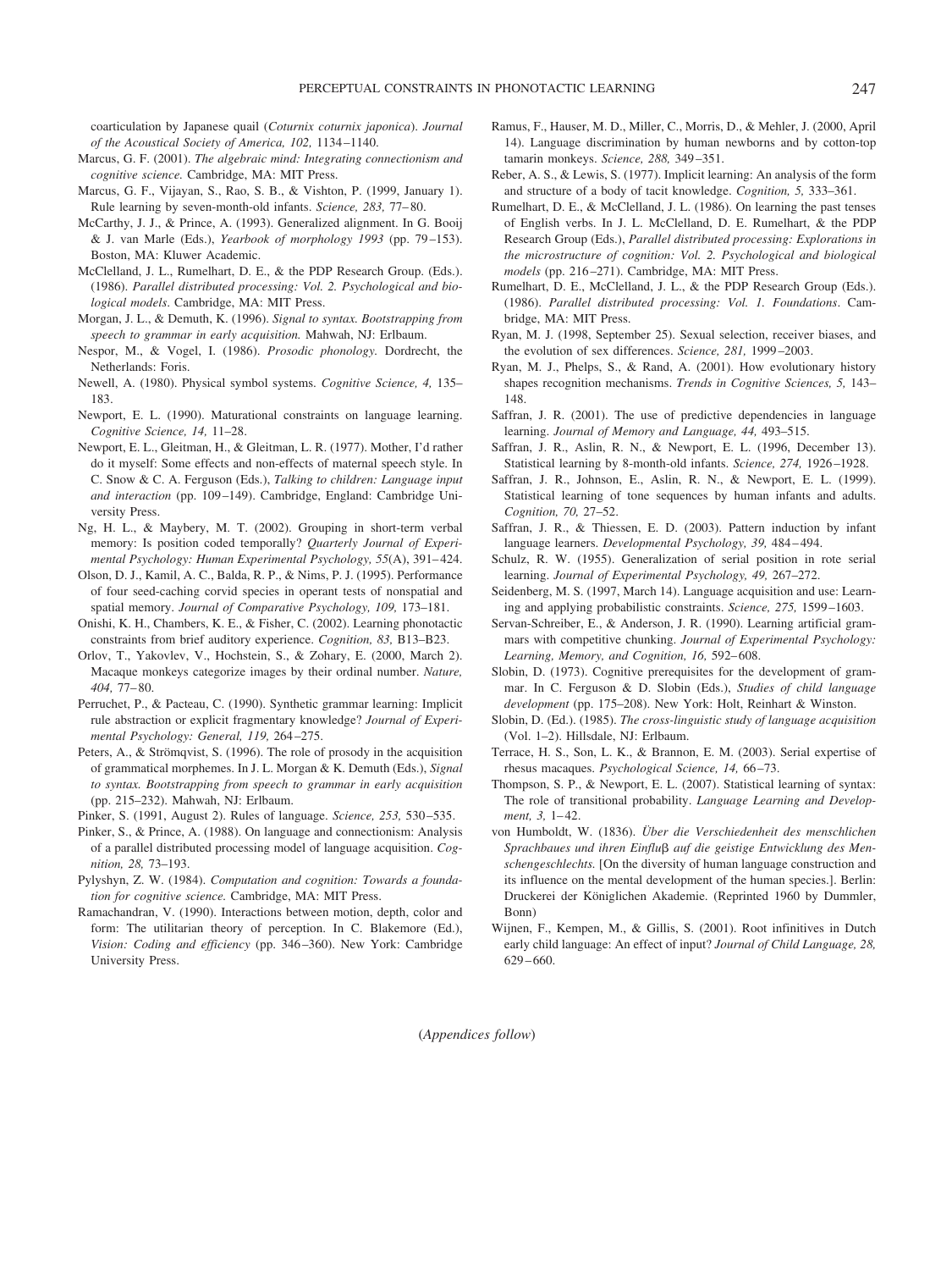## 248 ENDRESS AND MEHLER

# **Appendix A**

## **Familiarization Words in Experiments 1a and 3a**

| Group 1 | Group 2 | Group 1 | Group 2 |
|---------|---------|---------|---------|
| kalRis  | salRik  | kaRnis  | saRnik  |
| kalRip  | salRit  | kaRnip  | saRnit  |
| talRis  | SalRit  | taRnis  | SaRnit  |
| talRiS  | SalRif  | taRniS  | SaRnif  |
| falRiS  | palRik  | faRniS  | paRnik  |
| falRip  | palRif  | faRnip  | paRnif  |
| kalnis  | salnik  | kanlis  | sanlik  |
| kalnip  | salnit  | kanlip  | sanlit  |
| talnis  | Salnit  | tanlis  | Sanlit  |
| talniS  | Salnif  | tanliS  | Sanlif  |
| falniS  | palnik  | fanliS  | panlik  |
| falnip  | palnif  | fanlip  | panlif  |
| kaRlis  | saRlik  | kanRis  | sanRik  |
| kaRlip  | saRlit  | kanRip  | sanRit  |
| taRlis  | SaRlit  | tanRis  | SanRit  |
| taRliS  | SaRlif  | tanRiS  | SanRif  |
| faRliS  | paRlik  | fanRiS  | panRik  |
| faRlip  | paRlif  | fanRip  | panRif  |

# **Appendix B**

# **Test Pairs in Experiment 1a**

| Words (Group 1)<br>Foils (Group 2) | Foils (Group 1)<br>Foils (Group 2) | Words (Group 1)<br>Words (Group 2) | Foils (Group 1)<br>Foils (Group 2) |
|------------------------------------|------------------------------------|------------------------------------|------------------------------------|
| fiRlas                             | siRlaf                             | kilnaS                             | Silnak                             |
| fiRnas                             | siRnaf                             | kinRaS                             | SinRak                             |
| filRas                             | silRaf                             | kinlaS                             | Sinlak                             |
| filnas                             | silnaf                             | tiRlap                             | piRlat                             |
| finRas                             | sinRaf                             | tiRnap                             | piRnat                             |
| finlas                             | sinlaf                             | tilRap                             | pilRat                             |
| kiRlaS                             | SiRlak                             | tilnap                             | pilnat                             |
| kiRnaS                             | SiRnak                             | tinRap                             | pinRat                             |
| kilRaS                             | SilRak                             | tinlap                             | pinlat                             |

(*Appendices continue*)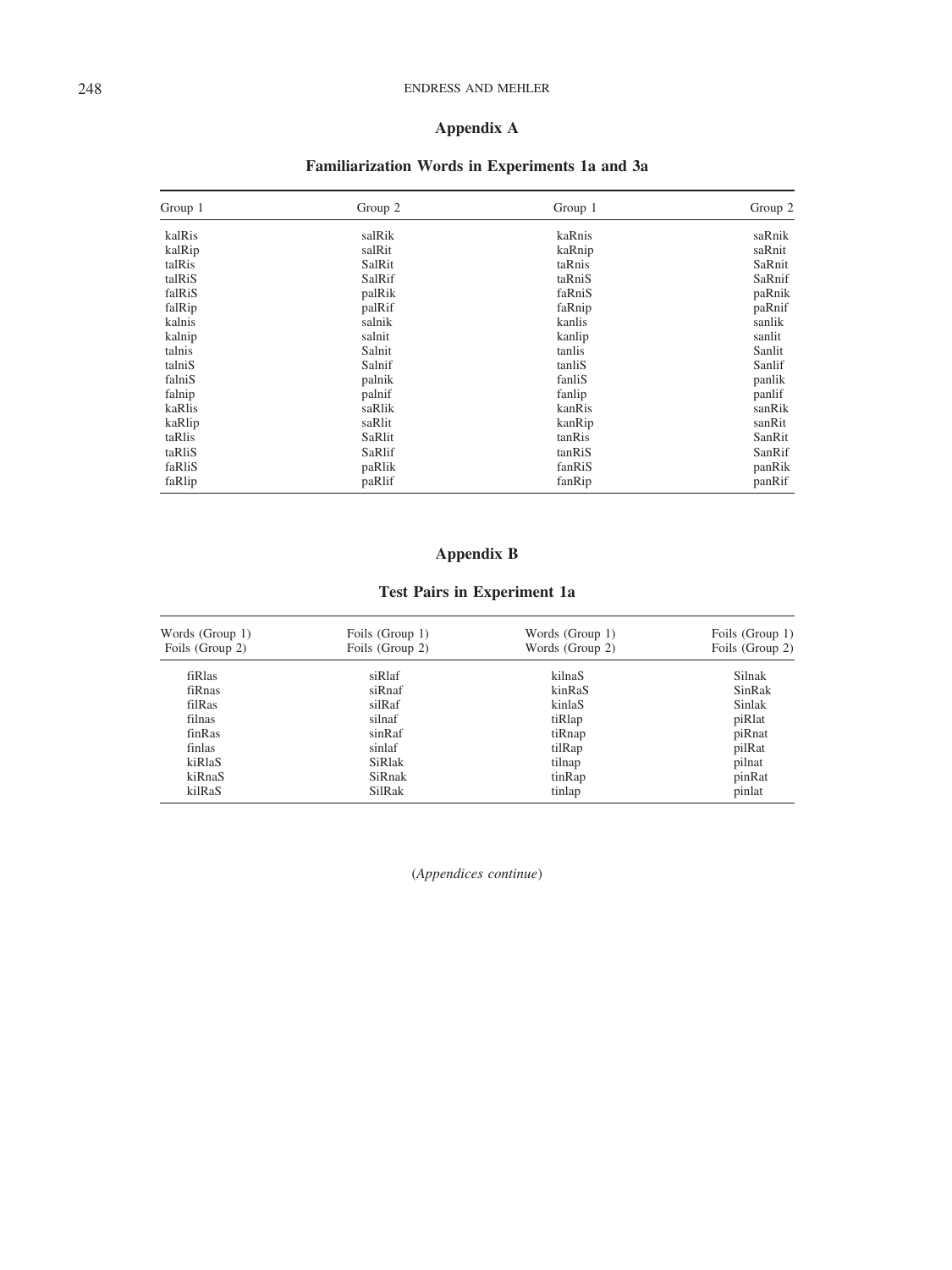## **Appendix C**

## **Familiarization Words in Experiments 1b and 3b**

| Group 1 | Group 2 | Group 1 | Group 2       |
|---------|---------|---------|---------------|
| laksiR  | laskiR  | Raksin  | Raskin        |
| lakpiR  | lastiR  | Rakpin  | Rastin        |
| latsiR  | laStiR  | Ratsin  | RaStin        |
| latSiR  | laSfiR  | RatSin  | RaSfin        |
| lafSiR  | lapkiR  | RafSin  | Rapkin        |
| lafpiR  | lapfiR  | Rafpin  | Rapfin        |
| laksin  | laskin  | naksil  | Naskil        |
| lakpin  | lastin  | nakpil  | Nastil        |
| latsin  | lastin  | natsil  | NaStil        |
| latSin  | laSfin  | natSil  | NaSfil        |
| lafSin  | lapkin  | nafSil  | Napkil        |
| lafpin  | lapfin  | nafpil  | Napfil        |
| Raksil  | Raskil  | naksiR  | <b>NaskiR</b> |
| Rakpil  | Rastil  | nakpiR  | <b>NastiR</b> |
| Ratsil  | RaStil  | natsiR  | <b>NaStiR</b> |
| RatSil  | RaSfil  | natSiR  | NaSfiR        |
| RafSil  | Rapkil  | nafSiR  | NapkiR        |
| Rafpil  | Rapfil  | nafpiR  | NapfiR        |

# **Appendix D**

# **Test Pairs in Experiment 1b**

| Words (Group 1)<br>Foils (Group 2) | Foils (Group 1)<br>Foils (Group 2) | Words (Group 1)<br>Words (Group 2) | Foils (Group 1)<br>Foils (Group 2) |
|------------------------------------|------------------------------------|------------------------------------|------------------------------------|
| Rifsal                             | Risfal                             | likSan                             | liSkan                             |
| Rifsan                             | Risfan                             | litpaR                             | liptaR                             |
| RikSal                             | RiSkal                             | litpan                             | liptan                             |
| RikSan                             | RiSkan                             | nifsaR                             | nisfaR                             |
| Ritpal                             | Riptal                             | nifsal                             | nisfal                             |
| Ritpan                             | Riptan                             | nikSaR                             | niSkaR                             |
| lifsaR                             | lisfaR                             | nikSal                             | niSkal                             |
| lifsan                             | lisfan                             | nitpaR                             | niptaR                             |
| likSaR                             | liSkaR                             | nitpal                             | niptal                             |
|                                    |                                    |                                    |                                    |

(*Appendices continue*)